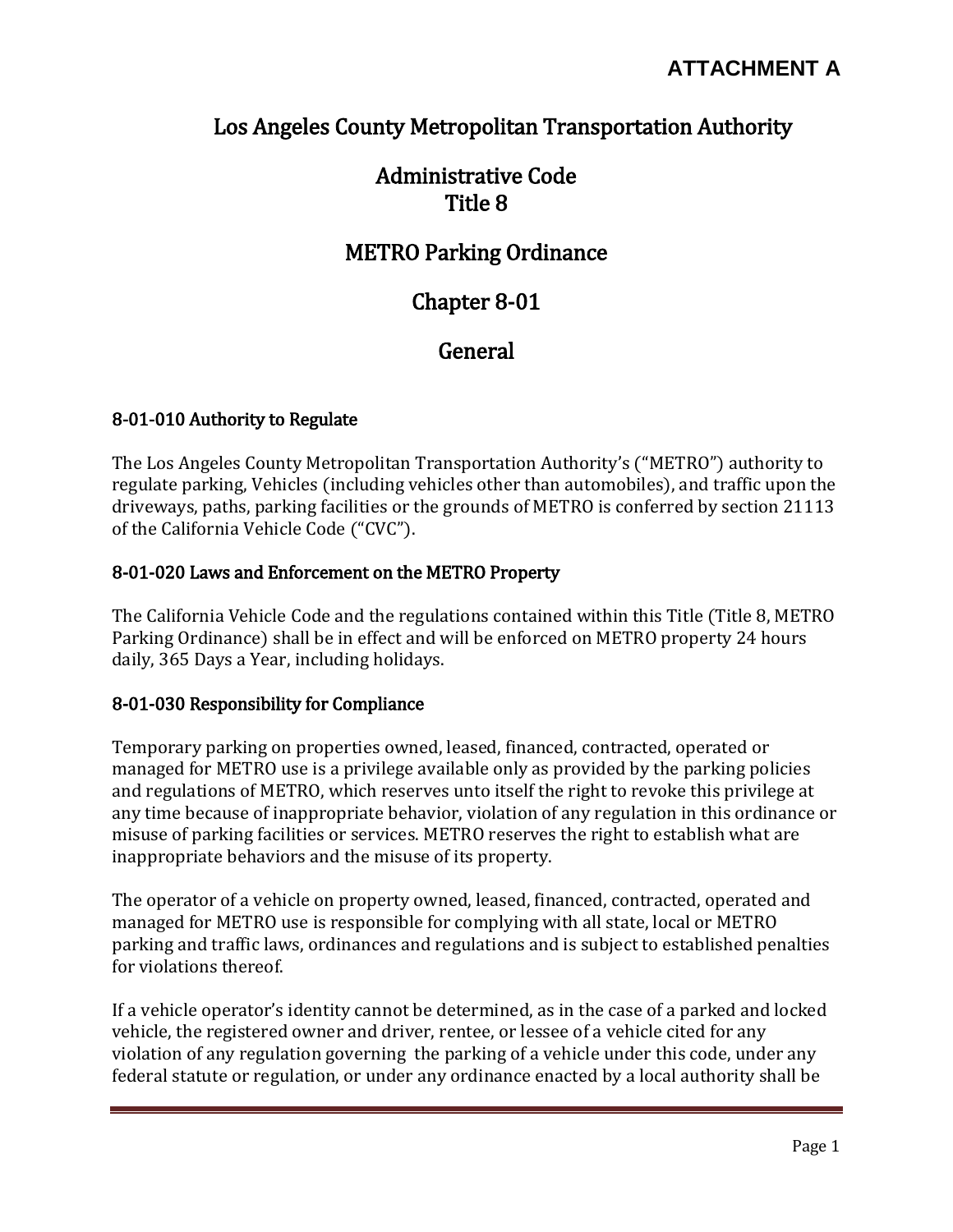jointly liable for parking penalties imposed under this article, unless the owner can show that the vehicle was used without the consent of that person, express or implied. An owner who pays any parking penalty, civil judgment, costs, or administrative fees pursuant to this Article shall have the right to recover the same from the driver, rentee, or lessee in accordance with CVC section 40200(b).

By entering onto METRO owned, leased, financed, operated, managed or contracted for property, the owner of a Vehicle grants METRO the right to examine the exterior of their vehicle for any legal purpose described herein, including the authorization to remove or tow the Vehicle from the property.

#### 8-01-040 Parking Fee Establishment and Adjustment

All parking fees and rate structures, including hourly, daily, weekly, and monthly and any event parking shall be approved and established by resolution of the METRO Board. METRO shall review and recommend parking fee adjustments based on parking demand. The Chief Executive Officer or its designee is hereby authorized to approve parking fee adjustments within a twenty-five percent (25%) margin of the posted parking rate and is not to exceed an accumulated fee increase of more than 100% in a fiscal year. Frequency of rate increases cannot occur less than ninety (90) days after an established parking fee. Any increases or decreases of parking fees beyond the twenty-five (25%) margin or more frequent than ninety (90) days shall require METRO Board approval. Metro CEO is also authorized to establish parking rates at additional parking facilities. Parking rates at additional parking facilities will be established within the current fee range and based on the demographic location of the facility.

#### 8-01-050 Fees to be Paid for Parking in METRO Parking Facilities

No Vehicle shall be parked in any METRO parking facilities at any time without payment of the applicable fee established by the Parking Rates and Permit Fee Resolution. Except as otherwise provided herein, such fees shall be collected from all persons desiring to park Vehicles in such facilities, including the officers and employees of METRO, the state, any public or private firm or corporation, any municipality, state or federal agency or any public district. No fee shall be charged to nor collected from any officer or employee of METRO for the parking of a METRO-owned Vehicle in any METRO parking facility at such times when such officer or employee is engaged in METRO business.

All parking fees, rates and charges for the use of the facilities shall be collected in cash or electronic payment from the registered owner, operator or person in charge of the Vehicle desiring to park. Any person who willfully fails to pay the fees, rate and charges for use of the METRO parking facilities after having been given a notice to pay will be considered as violating the METRO parking ordinance in this Chapter.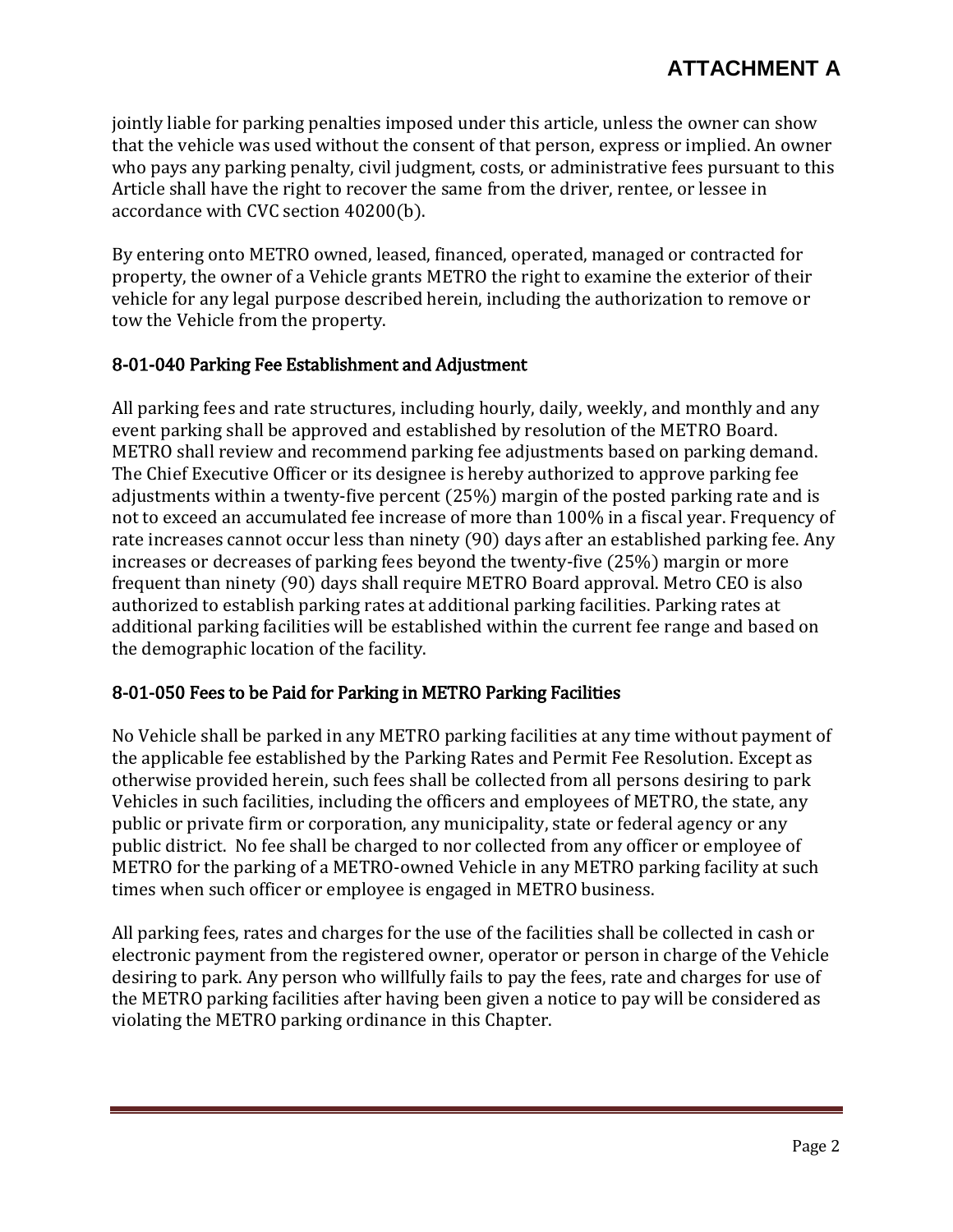## **ATTACHMENT A**

No Vehicle may be removed from any METRO parking facility until all fees, rates and charges have been paid and discharged, except as provided in subsections (a) of this section:

- a. In the event that the person operating a Vehicle parked in any METRO parking facilities attempts to remove the Vehicle from the facility but is unable to pay all fees, rates and charges due at such time, such person shall, prior to removing such Vehicle from the facility, be required to sign an agreement to pay any unpaid fees, rates and charges. A copy of such agreement shall be given to the person signing the agreement. Such agreement shall set forth the location of the facility, the date and approximate time that the vehicle is removed, the name of such person, the vehicle license number, the registration expiration date, if visible, the last four digits of the Vehicle identification number, if available, the color of the Vehicle, and, if possible, the make of the Vehicle. Such agreement shall require payment to METRO of all unpaid fees, rates and charges, plus an administration fee in an amount established by resolution of the Board or its designee, no later than seven days after the agreement is signed, and shall indicate the address to which payment may be delivered or sent. If full payment is not made within such seven day period, METRO shall mail a notice of late payment to the vehicle's registered owner. Such notice shall require payment to METRO of the unpaid fees, rates and charges, and administration fee, plus a late payment fee in an amount established by resolution of the Board, no later than seven days after the date of such notice. In the event that such amount is not fully paid within such seven day period, a final notice of late payment, requiring payment of all owed parking and late fees in an amount established by resolution of the Board, shall be mailed to the Vehicle's registered owner. All owed parking fee will be subject to submit for collection process. The above agreement shall include a reference to this section.
- b. Evidence of parking fee payment, such as, but not limited to, parking permit, tickets, receipt or electronic display devices, is required during entire parking duration time.

 $\mathbf{1}$  and  $\mathbf{1}$ 

c. Prohibition of Selling, Reselling, Leasing or Reserving for Compensation of Parking Spaces. No person shall sell, resell, lease or reserve for compensation, or facilitate the selling, reselling, leasing or reserving for compensation of any METRO owned, leased, financed, contracted, managed and operated spaces or property without authorization from METRO.

By entering a METRO parking facility and parking a Vehicle in such facility, the registered owner, operator or person in charge of such Vehicle shall be deemed to have consented to the provisions of subsections A and B of this section. Any notices required to be mailed under subsections A and B of this section, shall be deemed served on the day that they are deposited in the U.S. mail, first class, postage prepaid. The issuance and review of notices of parking violation and delinquent parking violation, and the liability for and payment and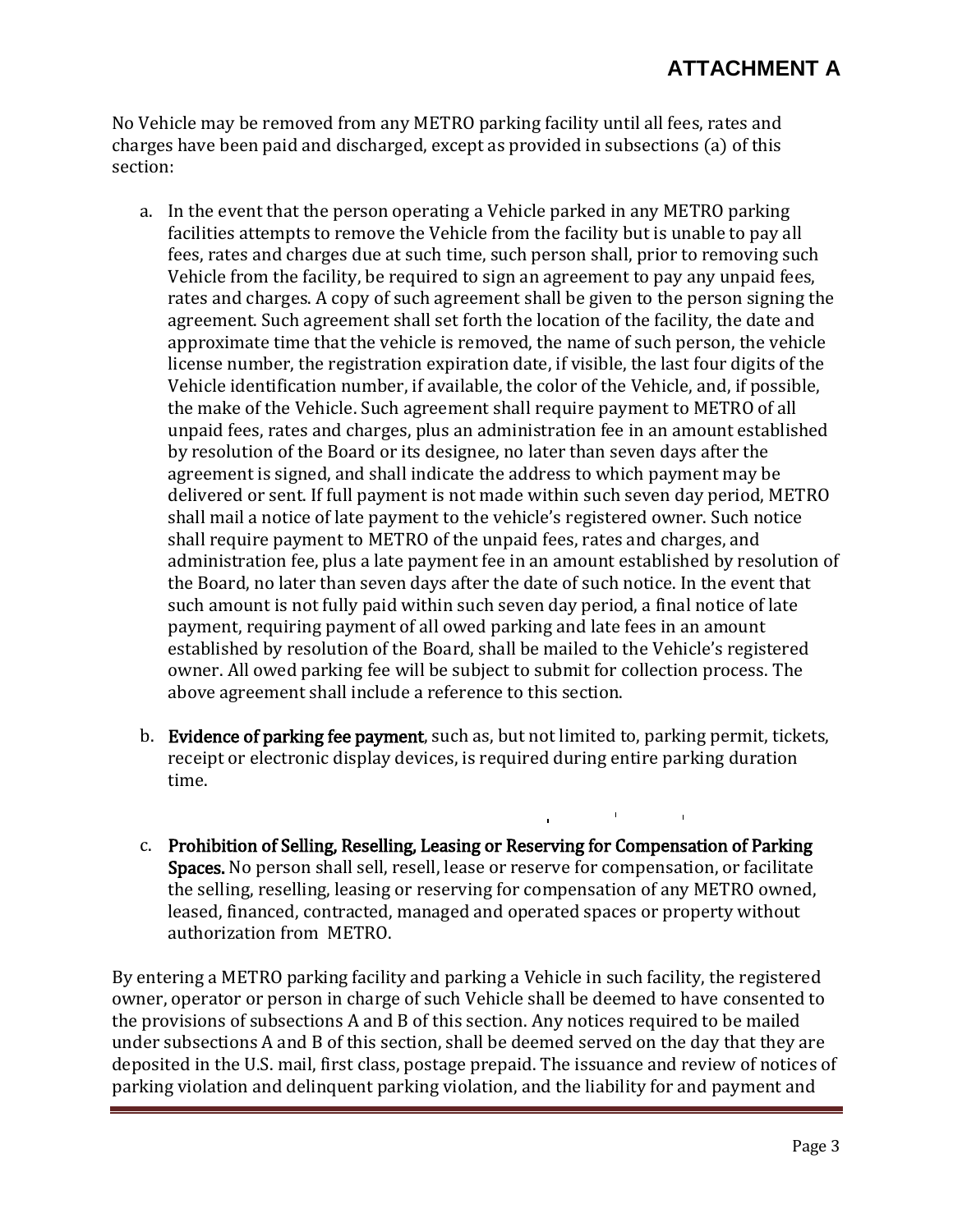collection of parking violation penalties, shall be governed by sections 40200 et seq. of the CVC and this Chapter.

## 8-01-060 Parking Facility Use, Designation, and Closure

METRO reserves the right to limit the temporary use of its parking area to specific Vehicle types as required by facility design or aesthetic considerations. METRO may change any parking zone designation. METRO may close, either temporarily or permanently, any parking area. Notice of parking area changes or closings will be provided whenever practical. However, failure to give such notice shall not create any liability on the part of METRO, its directors, officers, employees, agents, representatives, assigns or successors to any third party.

#### 8-01-070 Liability

The use of a METRO owned, leased, financed, contracted, operated and managed parking facilities shall not create, simply by the condition of ownership, management or operation liability or responsibility for damage to any person or personal property. In addition, such use shall not result in METRO assuming liability or responsibility for damage, vandalism, theft or fire to any person or personal property, which may result from the use of parking facilities or services, or enforcement of laws or regulations.

#### 8-01-080 Parking Policy and Regulation Notification or Changes

Parking policies and regulations are public information and are available online on METRO's website at metro.net/parking. Changes in parking policy or regulation are effective upon approval by the Board of Directors. Whenever possible, the public will be notified in a timely manner prior to implementation of changes to METRO's parking policies and regulations.

#### 8-01-090 Administrative Review of Parking Citation Issuance

A registered owner or operator of a Vehicle who believes a parking citation has been issued in error or in an improper manner may request an administrative review of the conditions for issuance of the citation as set forth in section 8-12-020.

#### 8-01-100 Towing Vehicles

METRO is authorized by CVC section 21113 and CVC section 22650 et seq. to remove Vehicles as set forth below in Chapter 8-20.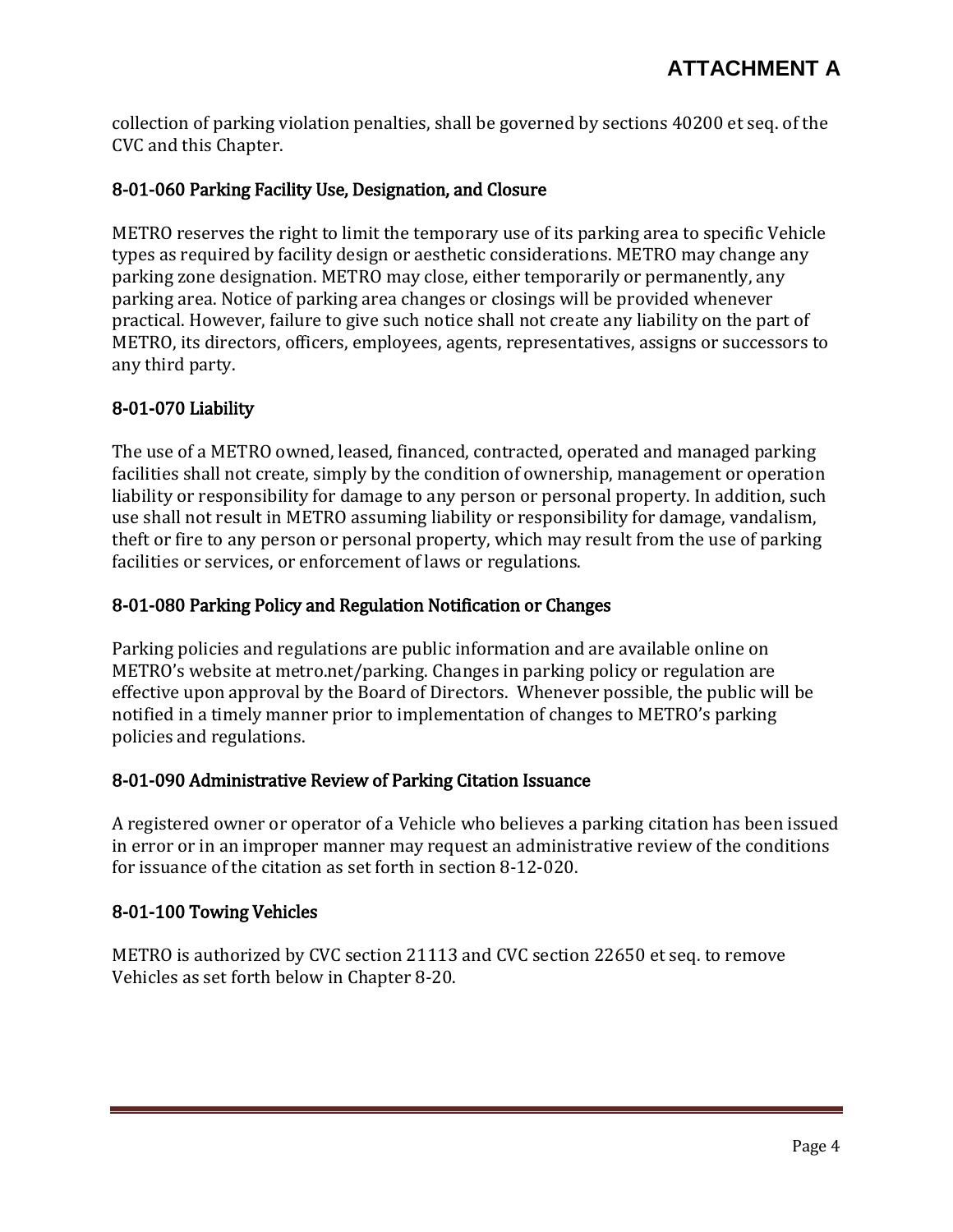# Chapter 8-05

# Parking Definitions

#### Chapter 8-05-010 Definitions

The words or phrases hereinafter in this Chapter are defined in this chapter and; they shall have the meanings respectively ascribed to them unless the context indicates the contrary.

Accessible Parking Space. "Accessible Parking Space" means any parking space designated for the exclusive use of a vehicle displaying a special identification license plate or distinguishing valid placard subject to the provisions stated in section 22511.5 of the CVC. Accessible parking spaces shall be marked in accordance with section 22511.7 of the CVC.

Accessible Parking Space Path of Travel. "Accessible Parking Space Path of " means any blue cross-hatched path between accessible parking spaces or along the designated path for which a vehicle operator with disabilities may travel from an accessible parking space to the accessible entry of a building, pedestrian area, or METRO transit or rail vehicle.

Agency. "Agency" shall mean METRO or its authorized agent that processes and issues parking citations and issues notices of delinquent parking violations on behalf of METRO.

Alley. "Alley" means any highway, as defined in this Chapter, unnamed, and having a width of less than twenty-five feet, and not provided with a sidewalk or sidewalks.

**Board.** "Board" means the METRO Board of Directors.

**Bus Loading Zone.** "Bus Loading Zone" means the space adjacent to the curb or edge of a roadway reserved for the exclusive use of buses during the loading and unloading of passengers.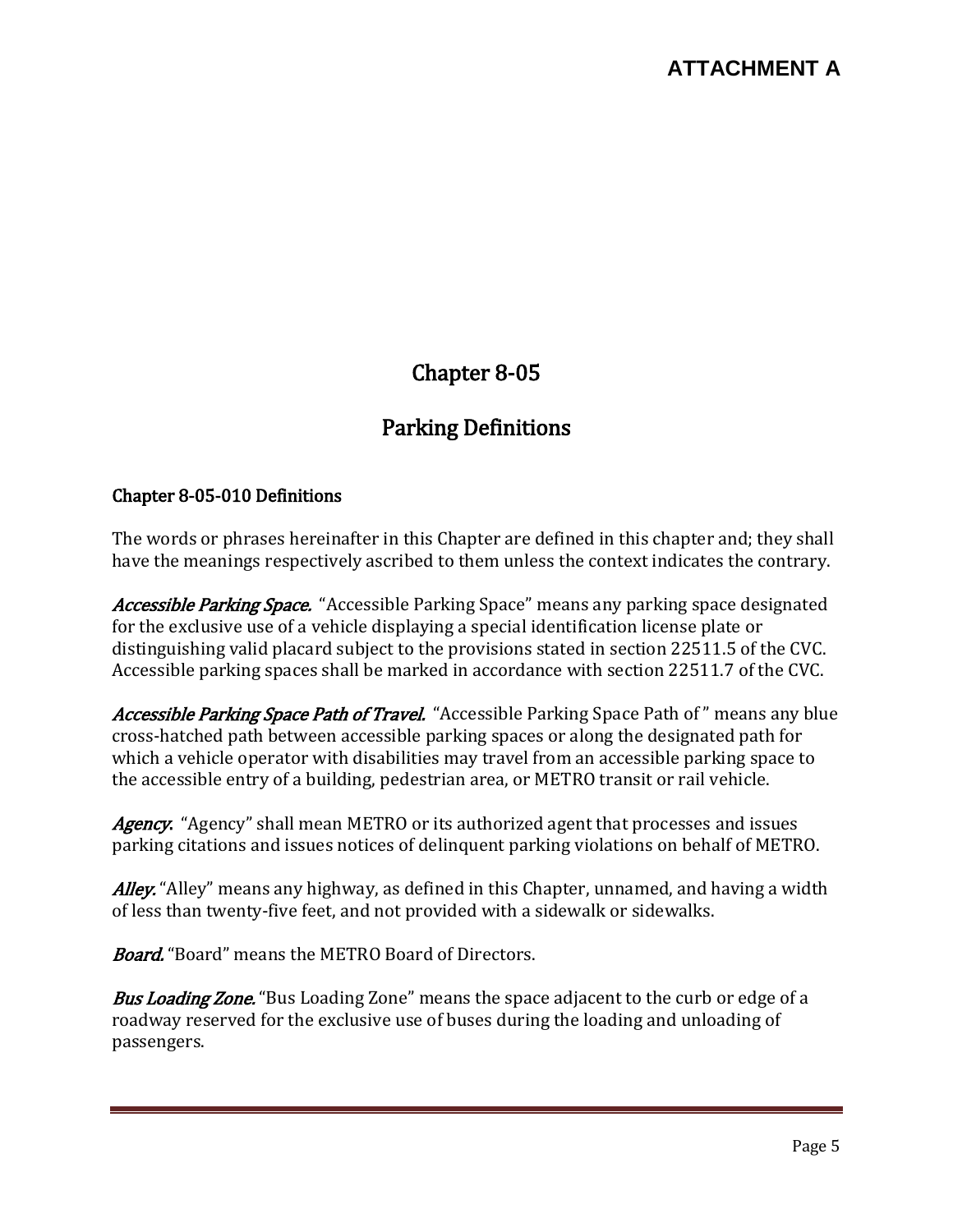**Chief Executive Officer.** "Chief Executive Officer" or "CEO" is the person designated by the METRO Board of Directors as the CEO of the Los Angeles County Metropolitan Transportation Authority.

**Commercial Vehicle Loading Zone.** "Commercial Vehicle Loading Zone" means that space adjacent to the curb reserved for the exclusive us of vehicles during the loading or unloading of passengers and materials marked and designated as hereinafter provided in this document.

**Department of Motor Vehicles.** "Department of Motor Vehicles" or "DMV", or "Department" for this section shall mean the California Department of Motor Vehicles.

**Enforcement Officer.** "Enforcement Officer" shall mean a peace officer as defined in Chapter 4.5, commencing with section 830 of Title 3 of the California Penal Code, or the successor statutes thereto, or other issuing officer that is authorized or contracted by METRO to issue a parking citation.

Hearing Officer. "Hearing Officer" shall mean any qualified individual as set forth in the CVC section 40215 appointed or contracted by METRO to adjudicate parking citation contests administratively.

Highway. "Highway" means every way set apart for public travel except bridle trails and footpaths.

**METRO.** "METRO" shall mean the Los Angeles County Metropolitan Transportation Authority.

METRO Facility. "METRO Facility" includes all property and equipment, including rights of way and related tracks, rails, signals, power, fuel, communication systems, ventilation systems, power plants, cameras, signs, loudspeakers, fare collectors or registers, sound walls, stations, vacant parcels, bicycle paths, terminals, platforms, plazas, waiting areas, signs, art work, storage yards, depots, repair and maintenance shops, yards, offices, parking areas, parking lots, facilities, and other real estate or personal property owned or leased by METRO, used for any METRO activity, or authorized to be located on METRO property.

**METRO Representative.** "METRO Representative" shall mean a METRO security officer, transit operator, or other authorized METRO employee, Board or service council member, or METRO authorized contractor or entity.

**METRO Transit Court.** "METRO Transit Court" means the department authorized by the METRO Board of Directors to conduct parking, fare evasion or similar hearings and assign penalties for this Chapter.

**METRO Vehicle.** "METRO Vehicle" means a vehicle owned or operated by METRO.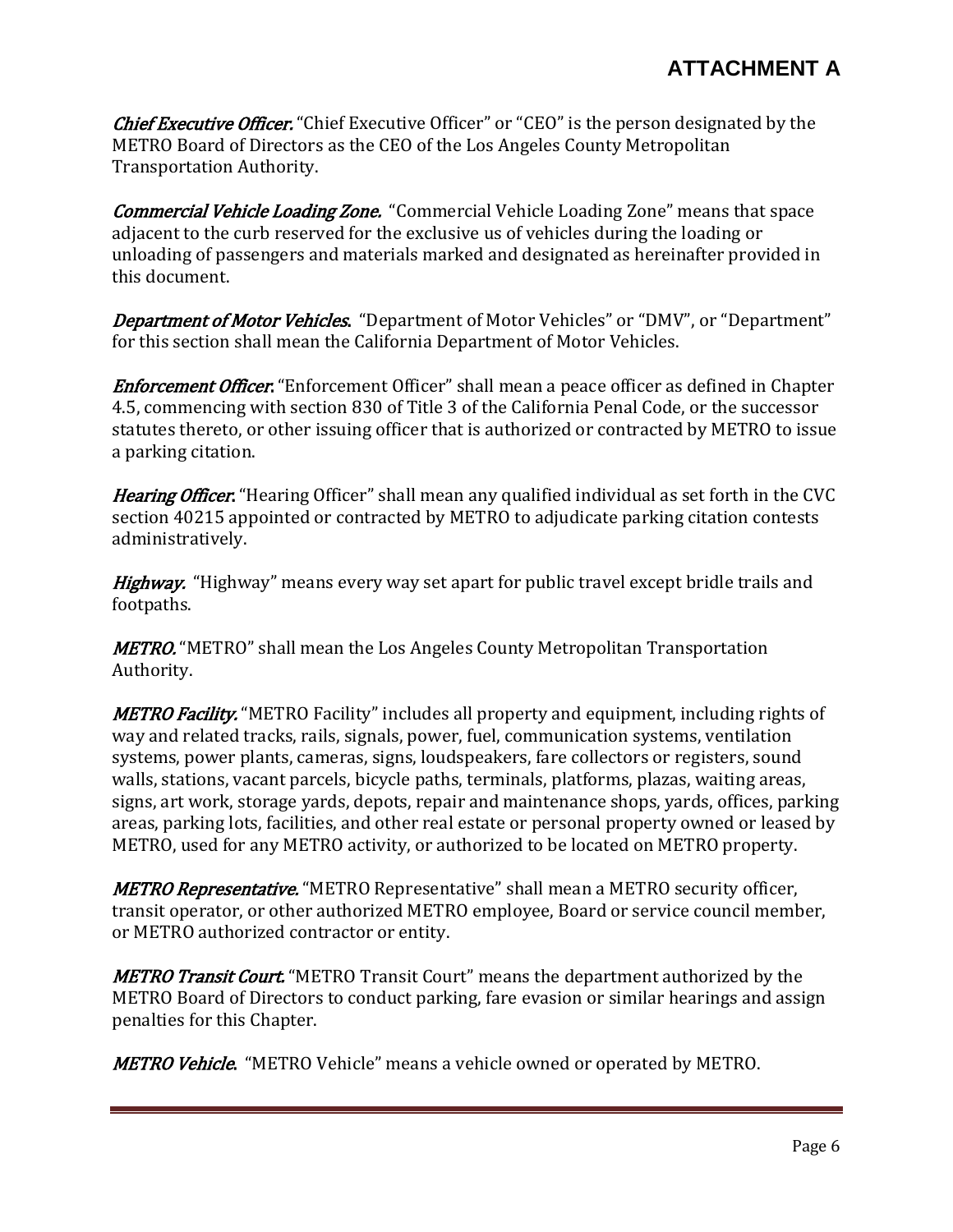**Operator.** "Operator" means any person who is in actual physical control of a vehicle or streetcar.

Owner of the Vehicle. "Owner of the Vehicle" shall mean that last registered owner and legal owner of record.

**Park.** "Park" means to stop or to allow standing any vehicle, whether occupied or not, vehicle stopped in obedience to official traffic-control devices or by direction of a police officer are not parked for the purposes of this section.

Parker. "Parker" means any person who holds a valid California driver's license and intends to park a validly registered motor vehicle on METRO owned, leased, financed or contracted for property.

**Parking Citation.** "Parking Citation" is a notice to the vehicle owner of any failure to comply with METRO parking regulations or the CVC, municipalities or county ordinances. A penalty shall be attached to each violation as described on each violation notice unless otherwise noticed.

**Parking Facility.** "Parking Facility" includes any covered, enclosed parking garage, facility, and/or deck, any open air or individually covered parking space and or a multiple space parking area. Parking facility types include above grade, below grade or underground, mechanical and automated parking facilities.

**Parking Penalty.** "Parking Penalty" includes the fine authorized by law for the particular violation, any late payment penalties, administrative fees, assessments, costs of collection as provided by law, and other related fees.

Parking Permit. "Parking Permit" is a non-transferable decal, printed card or tag, or other form of temporary authorization issued for a specific period of time by authority of METRO which is authorized to grant to any eligible person permission to park on METRO owned, leased, financed or contracted property. A parking permit is valid only when issued to an eligible person who has complied with all terms of issuance prescribed by METRO and when the permit is properly displayed.

**Parking Space.** "Parking Space" is all painted parking stalls located in Parking Facility that may or may not be marked by a sign, parking meter, and/or other restrictive designation painted on the ground or lot/facility surface.

**Parking Violation.** "Parking Violation" means the breach or intrusion of a vehicle required to comply with any general parking legislation enforced under the provision of METRO parking regulations or the CVC, municipalities and county ordinances that warrants the issuance of a parking citation penalty to the vehicle's registered owner.

**Parkway.** "Parkway" means the portion of a highway other than a roadway or a sidewalk.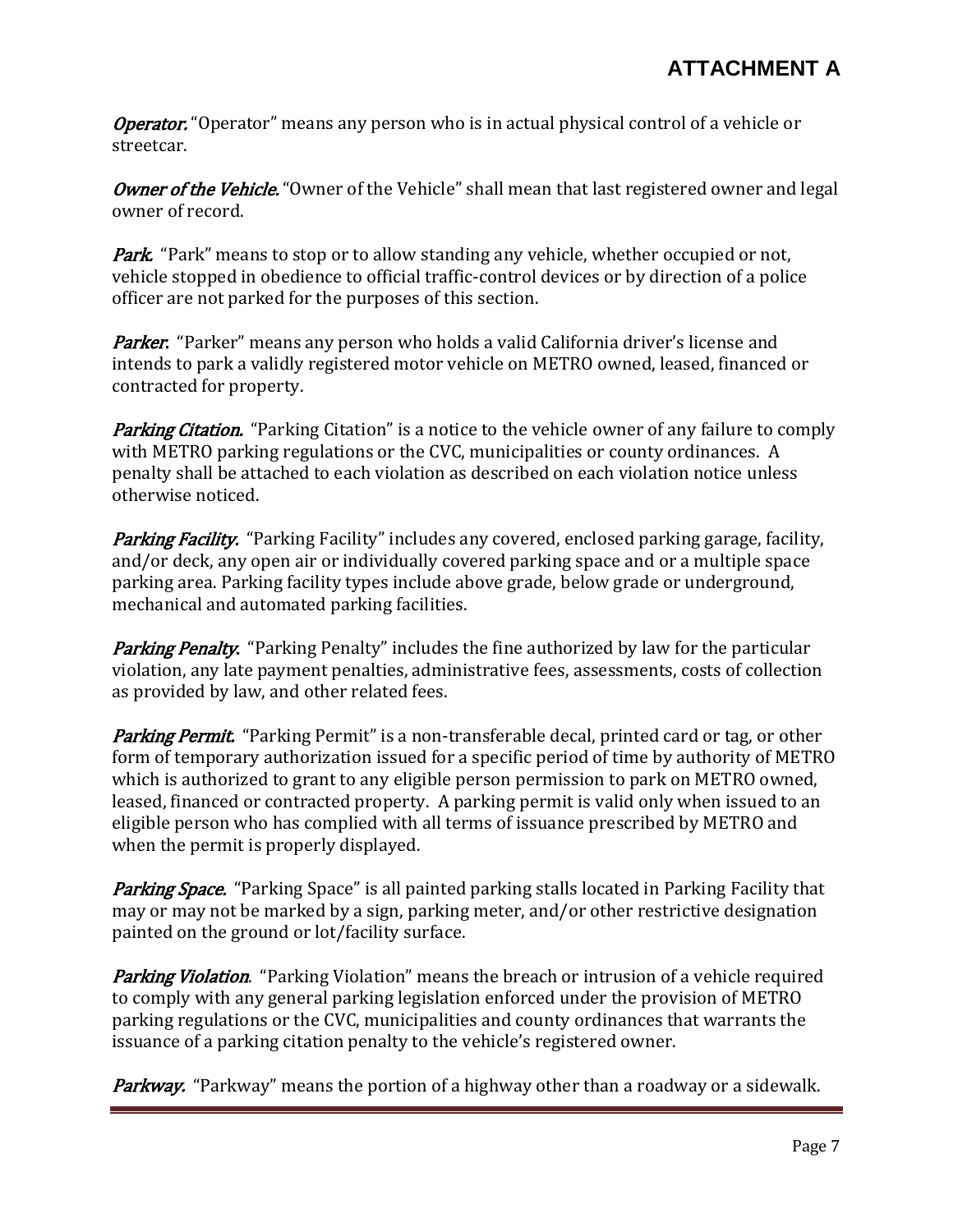Passenger Bus. "Passenger Bus" is any multiple passenger conveyance vehicle over 20' long and carrying more than 15 persons or exceeding 6,000 pounds in gross weight.

Passenger Loading Zone. "Passenger Loading Zone" means that space adjacent to a curb reserved for the exclusive use of vehicles during loading and unloading of passengers, marked and designated with white paint.

Pedestrian. "Pedestrian" means any person afoot.

Pedestrian Conveyance Device. "Pedestrian Conveyance Device"" includes skateboards, roller skates, rollerblades, in-line skates, other skating devices, foot-powered scooters and other similar devices.

**Person.** "Person" means and includes every individual, firm, government entity and business entity.

**Rail Car.** "Rail Car" includes any passenger railway rolling stock that is designed to carry passengers. This term includes heavy weight, lightweight, commuter, bi-level or other type of rail industry vehicles.

Registered Owner. "Registered Owner" shall mean the individual or entity whose name is recorded by the Department of Motor Vehicles as having ownership of a particular vehicle.

**Respondent.** "Respondent" shall mean any "operator" or "registered owner" as defined in this section who contests a parking citation.

**Roadway.** "Roadway" means that portion of a highway between the regularly established curb lines or, when no curb exists, that portion improved, designated, and ordinarily used for vehicular travel and parking.

**Safety Zone.** "Safety Zone" means that portion of a roadway reserved for the exclusive use of pedestrians, marked and designated as hereinafter provided in this section.

**Section.** "Section" means a section of the ordinance codified in this Division 1 unless some other ordinance or statute is specifically mentioned.

**Sidewalk.** "Sidewalk" means that portion of a highway between the curb line or traversable roadway and the adjacent property lines that dedicate for pedestrian use.

*Street.* "Street" means and includes the portion of any public street, road, highway, freeway, lane, alley, sidewalk, parkway or public place which now exists or which may hereafter exist within METRO Facilities.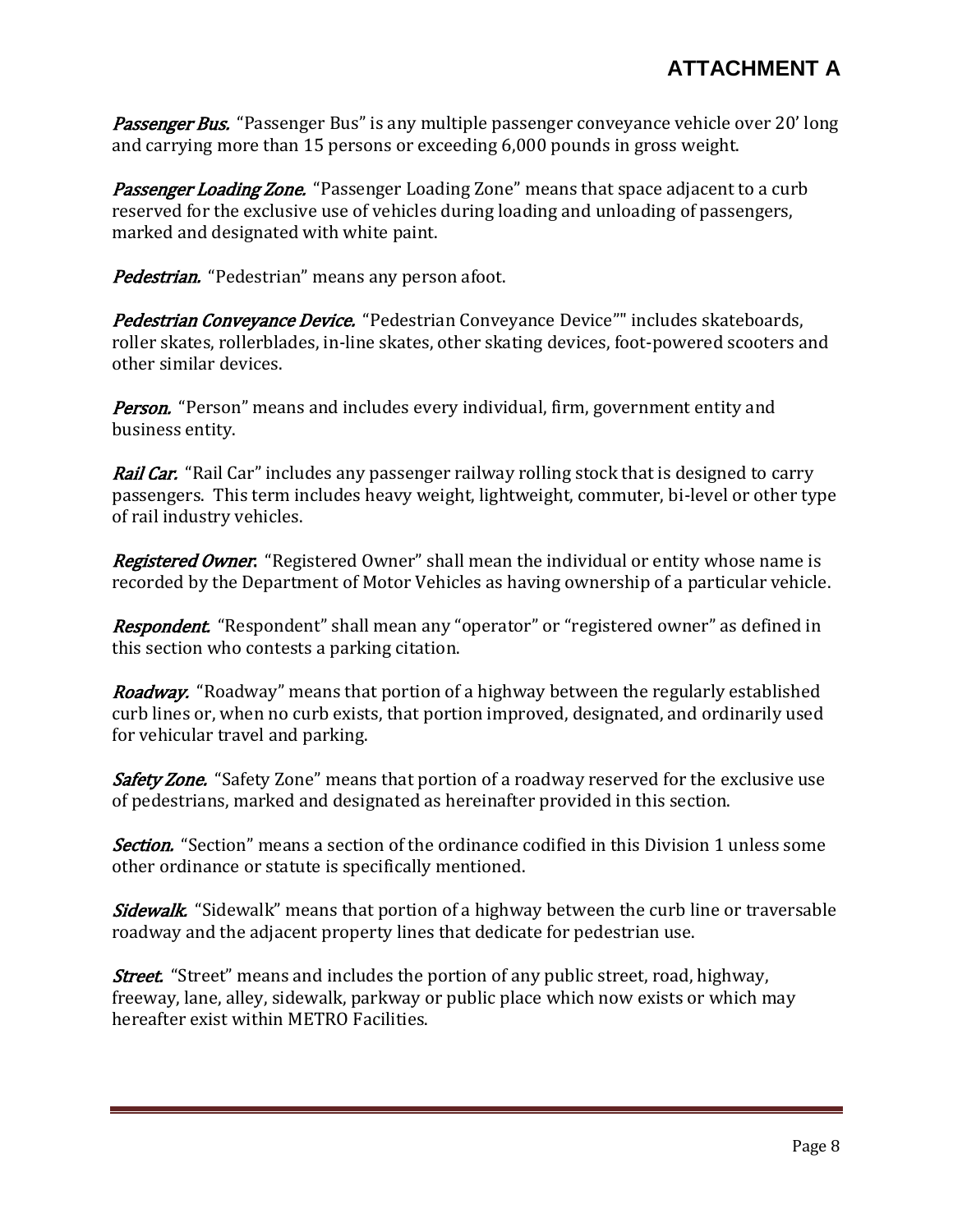**Taxicab.** "Taxicab" means any passenger vehicle for hire for the directed transportation of not more than eight passengers, excluding the driver, at rates based on the distance, duration or number of trips, or waiting time, or any combination of such rates.

Taxicab Zone. "Taxicab Zone" means and includes the portion of the street area designated for the standing or stopping of taxicabs while awaiting employment.

Vehicle. "Vehicle" means every motorized device by which any person or property is or may be propelled, moved, or drawn upon a highway, excepting a device moved exclusively by human power or used exclusively upon stationary rails or tracks.

Vehicle Operator. "Vehicle Operator" shall mean any individual driving and/or in possession of a vehicle at the time a citation is issued or the registered owner of the vehicle.

Violation. "Violation" shall mean any parking, equipment, or other vehicle violations as established pursuant to state law or METRO ordinances and administrative code.

# Chapter 8 – 07

## Parking Regulations

## 8-07-010 Parking Activities

Unless otherwise authorized by METRO in writing, METRO owned, leased, financed, contracted, operated and managed parking facilities shall only be used for parking, entering and exiting, loading and unloading activities.

## 8-07-020 Enforcement Practice

Citations will be issued according to the printed and posted regulations as appropriate. The frequency with which parking citations are issued is dependent on the nature of the violation and time control restrictions for each of the various parking zones. METRO is also authorized by CVC section 21113 to remove vehicles consistent with Chapter 10 (commencing with Section 22650) of Division 11 of the CVC.

## 8-07-030 Illegal Parking Outside of a Defined Parking Space or Parking Space Markings

No Vehicle shall be parked or cause to be parked within any parking facility except between the lines indicating where Vehicles shall be parked and shall not park any Vehicle as to use or occupy more than one marked parking space. METRO may install and maintain parking space markings to indicate parking spaces adjacent to any curb where parking is permitted. When such parking space markings are placed in the right-of-way, no Vehicle shall be stopped or left standing other than within the markings of a single space.

## 8-07-040 Failure to Obey Signs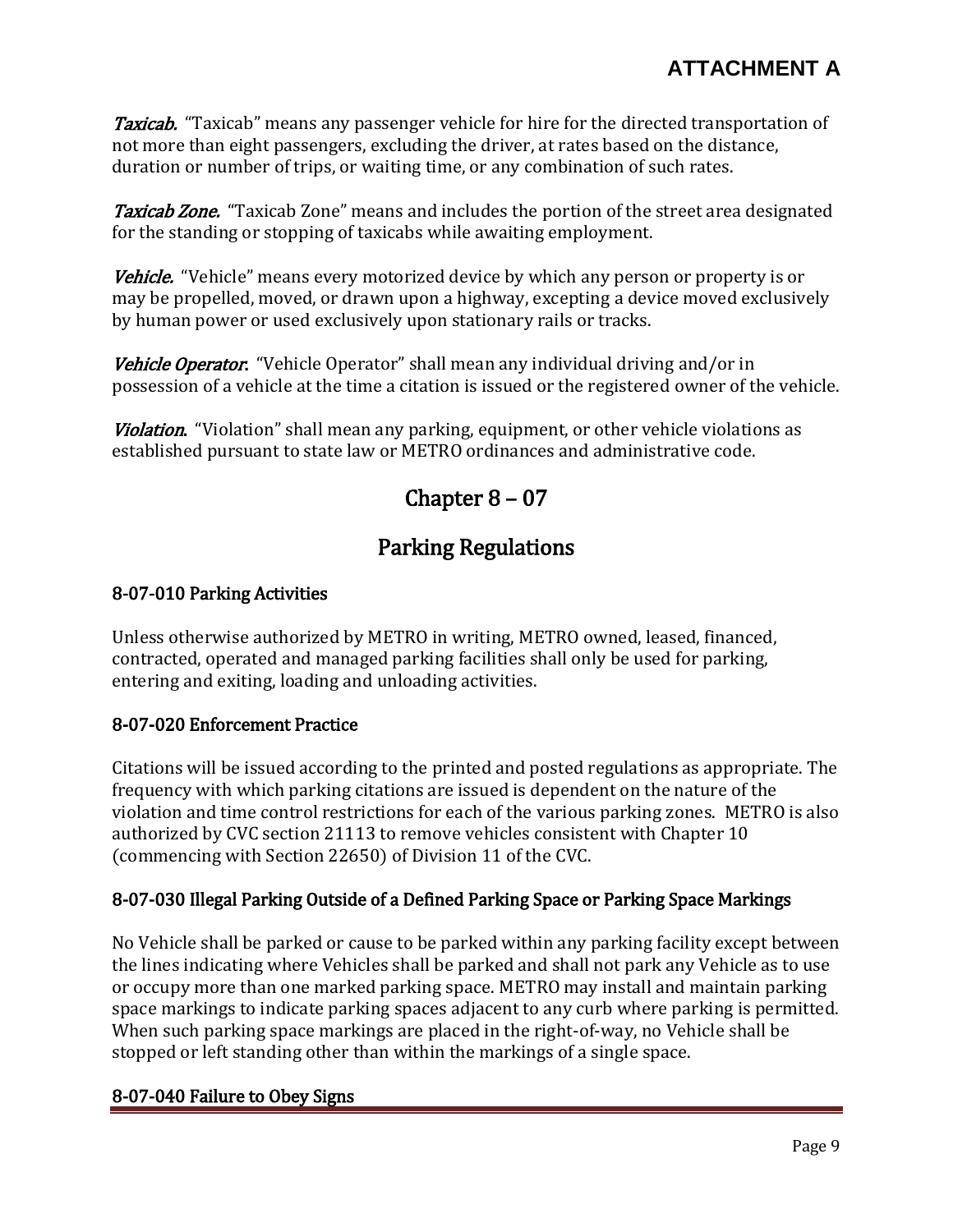No person shall fail or refuse to obey or comply with any sign, marking or device erected, made or placed to indicate and carry out the provisions of this Chapter.

## 8-07-050 Exceeding Posted Time Limit

METRO may post signs indicating a maximum parking time limit in a space of lot. If a vehicle has been parked in an area restricting parking to a specific time interval, such Vehicle shall not be re-parked in the same spaces, or same lot, or within a distance of five hundred feet of the place initially parked within a period of four hours thereafter. Vehicles used for vending or peddling purposes shall also comply with the provisions of this section.

## 8-07-060 Temporary No Parking

Whenever METRO finds that traffic congestion, or the disruption of the normal flow of traffic is likely to result from the operation, stopping, standing or parking of Vehicles during the holding of public or private special events, assemblages, gatherings or functions, during construction, alteration, repair, sweeping, filming or other reasons, METRO may place or cause to be placed temporary signs prohibiting the operation, stopping, standing or parking of Vehicles at least seventy-two hours prior to and during the period such condition exists. In the event of an emergency, METRO may act under this section without providing the seventy-two-hour notice required herein.

## 8-07-070 Restricted Parking

Whenever any parking area is assigned for the exclusive use of the occupants of a facility a person, other than an occupant of the facility shall not park any vehicle in such parking area. The property owner manager or manager's designee responsible for overseeing the parking area may request that a parking violation be issued by METRO.

## 8-07-080 Parking Within Marked Bicycle Lane

A vehicle shall not be parked in a bicycle lane except to cross at a permanent or temporary driveway, or for the purpose of parking a vehicle where parking is permitted or where the vehicle is disabled.

## 8-07-090 Illegal Parking in Loading Zone

A Vehicle shall not be stopped for any purpose other than loading or unloading between the hours of 6:00 a.m. and 6:00 p.m. on any day except Sunday, or at such other times as designated by METRO in a place marked as a commercial and passenger loading zone. Such stop shall not exceed the time it takes to load and unload passengers or goods for a commercial vehicle. METRO shall place signs or curb markings to designate areas as commercial loading zones. Commercial loading zones shall be a minimum of thirty feet and not exceed forty-eight feet in length, and may be established in a parking meter / pay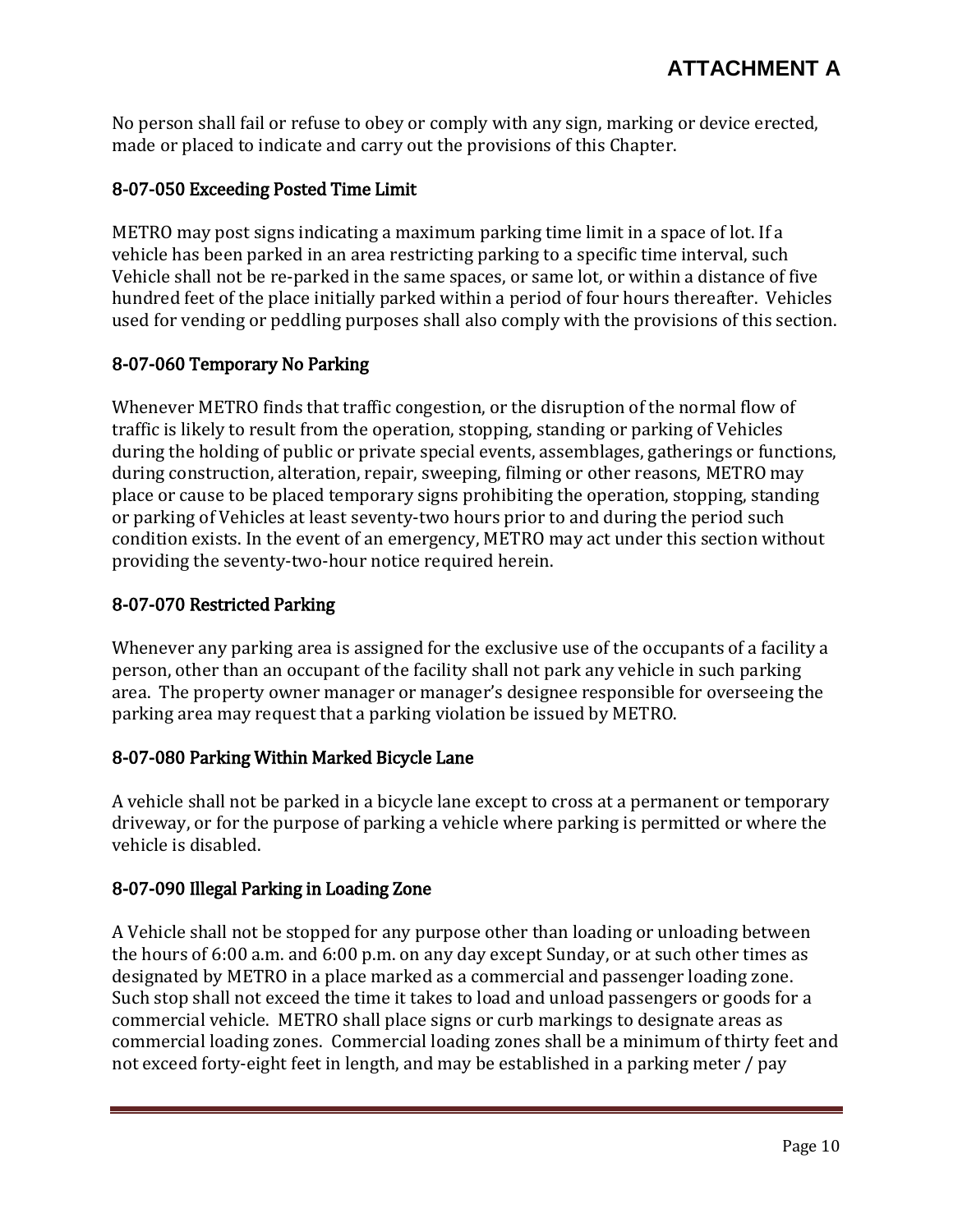station location. Parking meters / pay station spaces shall be enforced during posted hours when the loading zone is not in effect.

### 8-07-100 Vehicle Exceeds Load Size Limit

- a. No person shall park or leave standing in METRO facility and/or lot any Vehicle having either of the following:
	- 1. A manufacturer's rated load capacity greater than 14,000 lbs; or
	- 2. A length in excess of twenty-four (24) feet.
- b. The following vehicles are hereby exempt from the provisions of this section:
	- 1. Any Vehicles properly displaying a large vehicle permit. Large Vehicle permits shall be issued for special events. Under any circumstances on any of the following Vehicles: tour buses, movie, television, or photographic production Vehicles, limousines, or mobile billboards in accordance with Chapter 8 of this code.
	- 2. Any authorized emergency Vehicle, METRO Transit Security, any authorized highway work vehicle or any Vehicle used in the construction, installation, or repair of a utility or public utility in accordance with sections 22512 and 35702 of the CVC;
	- 3. Any Vehicle engaged in loading or unloading;
	- 4. Any Vehicle making pickups or deliveries of goods, wares, and merchandise; and
	- 5. Any Vehicle picking up or delivering materials used in the actual or bona fide repair, alternation, remodeling or construction of any building or structure for which a building permit or building construction authorization has been obtained.
- c. Pursuant to section 40200 et seq., of the CVC, any violation of this section shall be punishable as a civil penalty in accordance with the provisions of Chapter 8-12 of the METRO Administrative Code. Any Vehicle parked or left standing in violation of this section may be removed in accordance with provisions of section 22650 et seq. of the CVC.
- d. Large Vehicle parking permits shall be issued by METRO pursuant to Metro policies and procedures for the issuance of such permits. Such policies shall be consistent with the provisions of sections 8-07-010 through 8-07-440 of the METRO Administrative Code.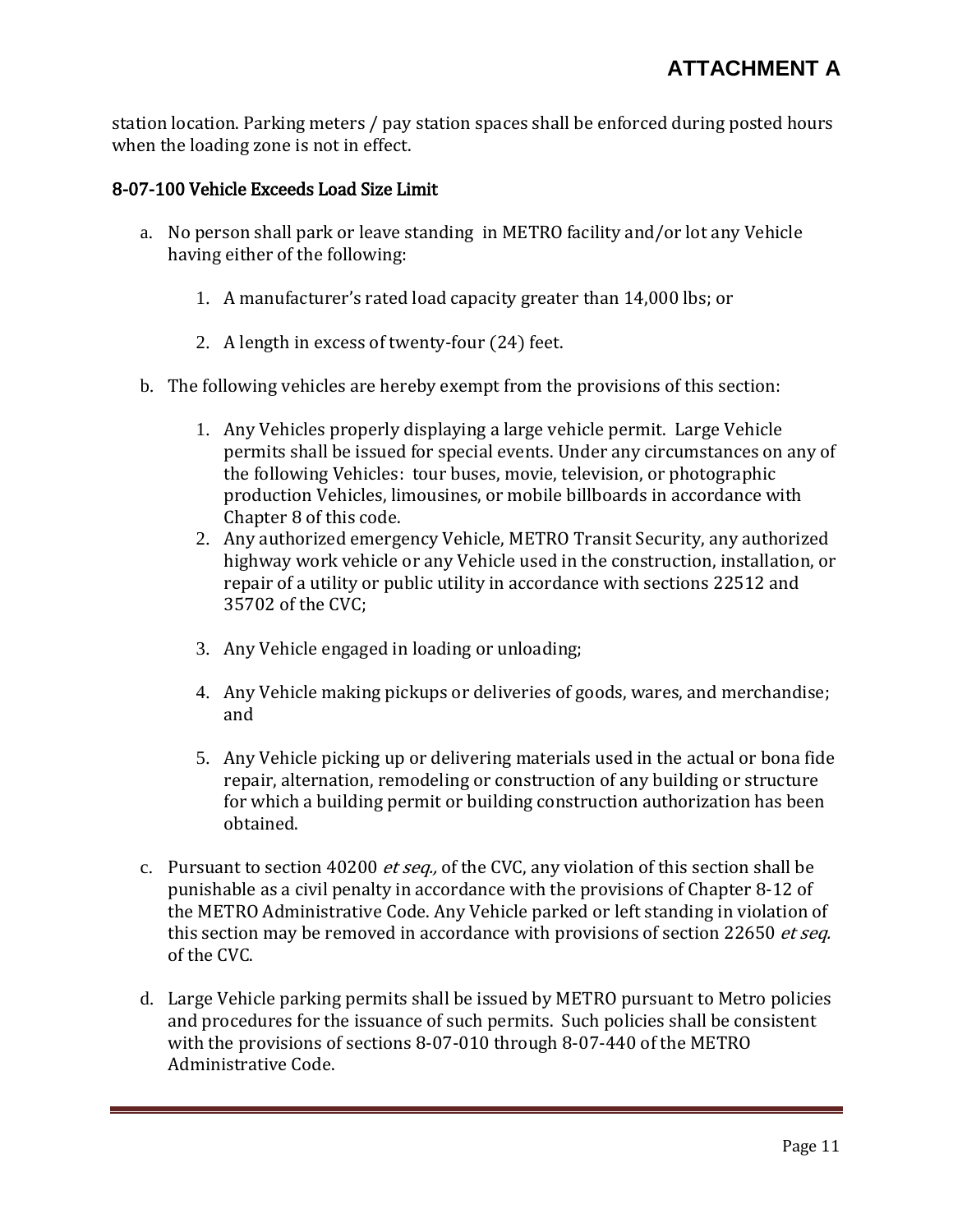e. The fee for a large Vehicle parking permit shall be according to METRO fee schedule.

## 8-07-110 Disconnected Trailer

Parking any trailer or semi-trailer in any METRO facility, while detached from or attached to a Vehicle is prohibited.

## 8-07-120 Bus Loading Zones

A Vehicle shall not be parked or stopped from in any METRO owned, leased, financed, contracted, operated and managed parking facilities in a bus loading zone. No bus shall stop in any bus loading zone longer than necessary to load or unload passengers, except at a terminus station. Appropriate signs or red curb markings or both shall indicate a bus loading zones. METRO shall place signs or red curb markings or both at locations where Metro determines appropriate to establish. Unless otherwise specified by METRO or its designees, such loading zones shall not exceed eighty feet in length.

## 8-07-130 Illegal Parking in Kiss and Ride Spaces and Passenger Loading Zone

- a. A Vehicle shall not be parked more than three (3) minutes, or for such other amount of time as may be indicated on the posted sign, to load and unload passengers at any designated Kiss and Ride passenger loading and unloading zone.
- b. METRO may place curb paint markings with ADA compliance design criteria including ramps, minimum dimensions, proper signage and level pavement at locations to make passenger loading feasible.

## 8-07-140 No Parking – Alley

A Vehicle shall not be parked or stopped in any alley for any other purpose other than the loading or unloading of passengers or materials, or both. A Vehicle shall not be stopped for the loading or unloading of passengers for more than three minutes nor for the loading or unloading of materials for more than twenty minutes at any time in any alley.

## 8-07-150 Illegal Parking in Red Zones

A Vehicle shall not be stopped, parked or otherwise left standing, whether attended or unattended, except in compliance with a traffic sign or signal or direction of an authorized enforcement officer, between a safety zone and the adjacent right hand curb or within the area between the zone and the curb as may be indicated by a sign or red paint on the curb, where a sign or paint was erected METRO owned, leased, financed, contracted, operated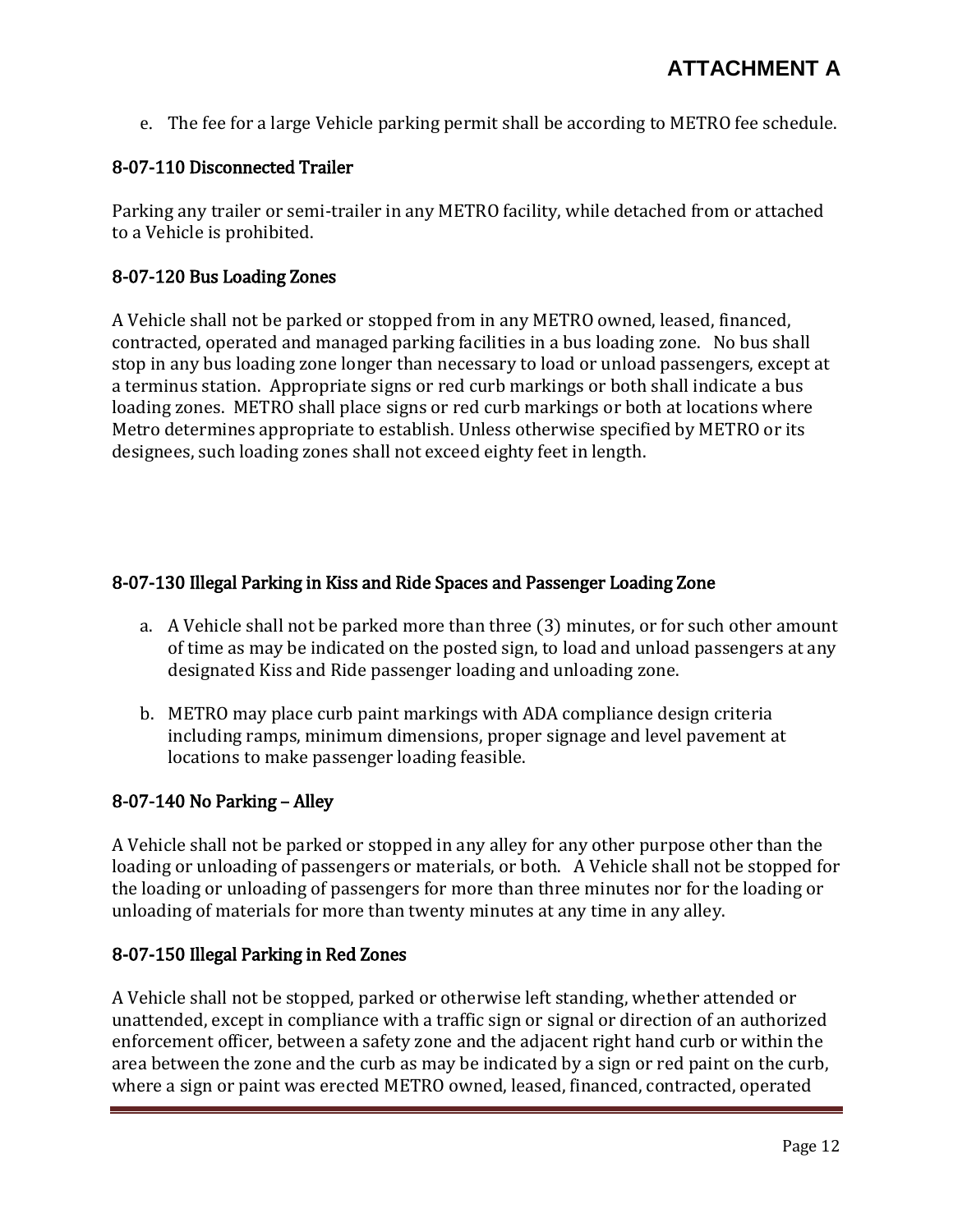and managed parking facilities. Violating vehicle(s) will be towed at the registered owner's expense.

## 8-07-160 Vehicle Parked Seventy-Two (72) or More Hours

Any vehicle observed parked or left standing longer than seventy-two (72) consecutive hours without authorized permit in the same location may be cited. Any Vehicle parked longer than seventy-two (72) hours must obtain permission in advance from METRO.

#### 8-07-170 Parking on Grades

When METRO has placed or caused to be placed appropriate signs, a Vehicle shall not be parked upon any grade of six percent or more within any METRO facilities without turning the wheels of the Vehicle toward the curb while parked facing downhill and turning the wheels of the Vehicle away from the curb while the Vehicle is parked facing an uphill grade.

#### 8-07-180 Angled Parking

Whenever the width of a parking lot, parking bay, parking facility, travel lane, and traffic conditions are such that the parking of Vehicles at an angle to the curb instead of parallel to the curb will not impede traffic flow, and where there is need for the additional parking spaces which parking at an angle will provide, METRO shall indicate at what angle Vehicles shall be parked by placing parallel white lanes on the surface of the roadway. An operator shall not stop, stand, or park any Vehicle except between, at the angle indicated by, and parallel to both such adjacent white lines, with the nearest wheel not more than one foot from the curb.

## 8-07-190 Double Parking

Vehicle shall not be parked on the roadway side of another Vehicle that is stopped, parked or standing at the curb or edge of the public right-of-way, whether attended or unattended. Violating Vehicle(s) will be towed on registered owner's expense immediately.

Authorized emergency vehicles exempt from this section may display flashing or revolving amber warning lights when engaged in the enforcement of parking and traffic policies.

#### 8-07-200 No Parking Anytime/Posted Hours

Whenever the parking of Vehicles at all or certain hours of the day upon any portion of METRO Parking Facilities, travel lanes, or alleys which are open for public constitutes a traffic hazard or impedes the free flow of traffic, or both, METRO shall erect signs stating that parking is prohibited at all or certain hours of the day.

## 8-07-210 Wrong Side Two Way Traffic or Roadway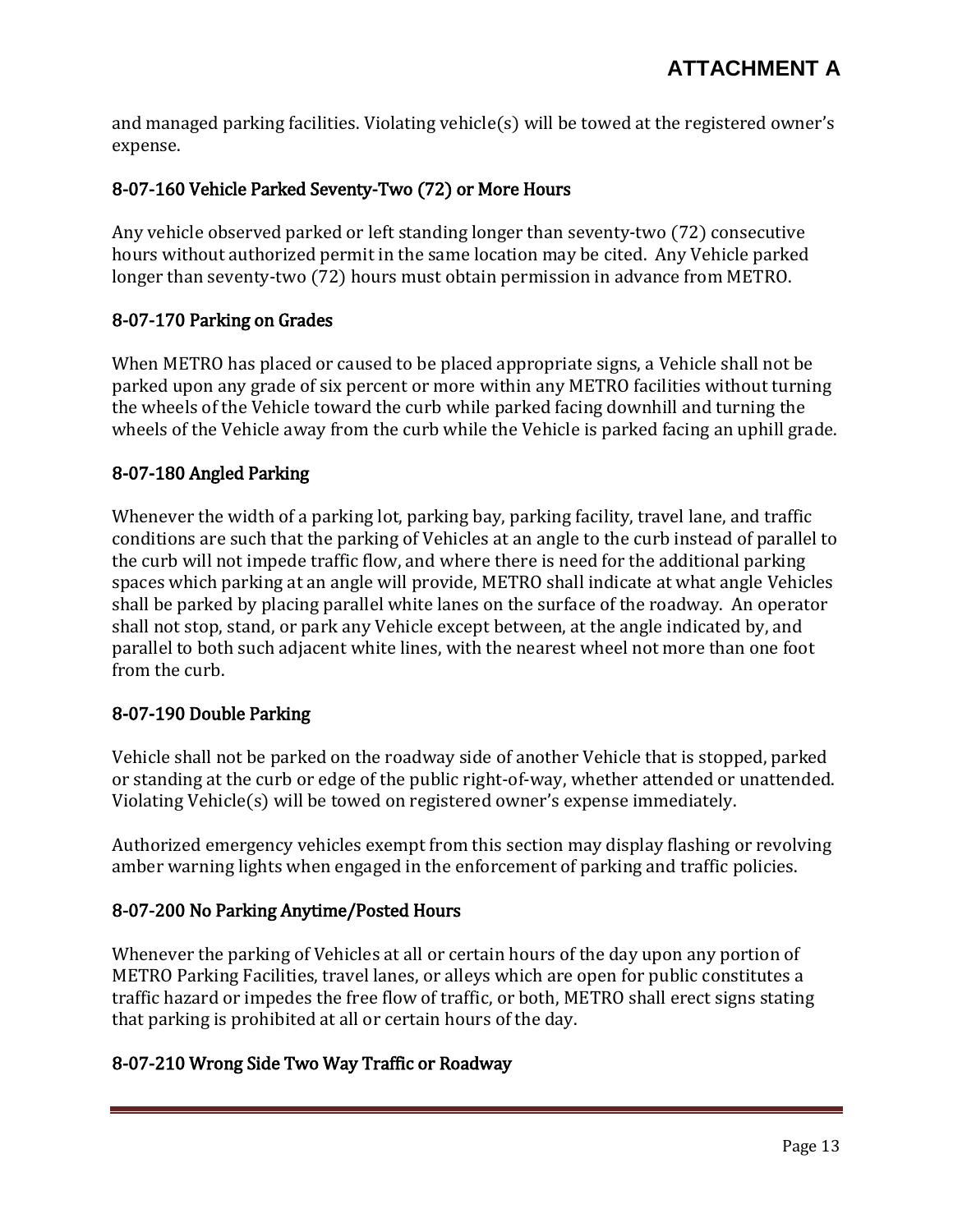A Vehicle shall not be parked, whether attended or unattended, regardless of loading or unloading in the public right-of-way within METRO facilities, or other transit/rail/park-nride facilities in such a manner where the Vehicle is parked in the direction of opposing traffic. Violating Vehicle(s) will be towed at registered owner's expense immediately.

### 8-07-220 Blocking Street or Access

A Vehicle shall not be parked, whether attended or unattended, upon any traffic or travel lane, or alley where the roadway is bordered by adjacent curbs which is open to the public, whether bordered by curbs or not, unless no less than eight feet of the width of the paved or improved or main traveled portion of such traffic, travel lane or alley opposite such parked Vehicle is left clear or unobstructed for the free passage of other Vehicles. Violating Vehicle(s) will be towed at registered owner's expense immediately.

#### 8-07-230 Parking Special Hazard

At any place for a distance not to exceed one hundred feet where METRO finds that parking would unduly hamper the free flow of traffic, resulting in a special traffic hazard, or endanger public health or safety, METRO shall place appropriate signs or markings prohibiting such parking.

## 8-07-240 Illegal Parking at Fire Hydrant

A Vehicle shall not be parked within fifteen feet of a fire hydrant along any unmarked curb or in front of or as prohibited by section 22514 of the CVC or by any other state law. Violating Vehicle(s) will be towed at registered owner's expense.

#### 8-07-250 Illegal Parking at Assigned / Reserved Spaces

Whenever any Vehicle parking space is assigned for the exclusive use of the occupant of any building, whether residential, commercial or industrial, which parking space is within such building or elsewhere, and at, in or near such parking space there is a legible sign stating either that such space is exclusively assigned, or that parking is prohibited, or both, a person, other than the person to whom such parking space is assigned, shall not park any Vehicle in such parking space except with the permission of the person to whom such parking space is assigned.

#### 8-07-260 Illegal Parking at Taxicab Stands

The use of taxicab stand or stands shall be limited exclusively to Vehicles that display a taxicab vehicle permit by METRO pursuant to Chapter 8 and attended by a driver in possession of a valid taxi drivers permit issued by the METRO. No person shall park, stop,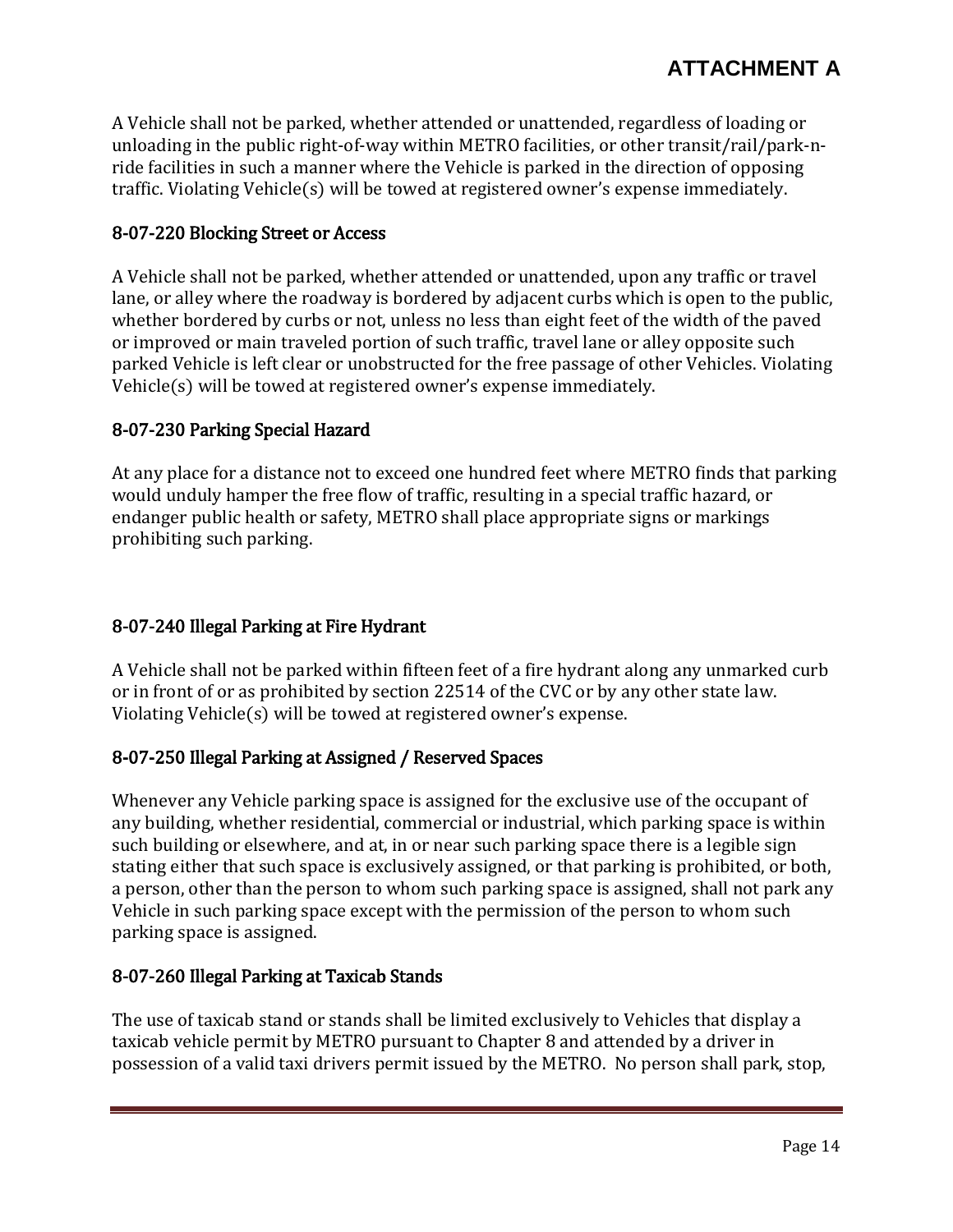or stand any attended or unattended vehicle in METRO taxicab stand except as provided in this section.

### 8-07-270 Illegal Parking at/ adjacent to a Landscape Island or Planter

A Vehicle shall not be stopped, parked or otherwise left standing whether attended or unattended except in compliance with a traffic sign or signal or direction of a police officer, at or adjacent to a Landscape Island or Planter.

#### 8-07-280 Transient, Daily or Preferred Monthly Parking Permits

Parking permits for transient, daily and monthly parking shall be issued by METRO. METRO shall be responsible for establishing policies, administering procedures and disseminating information regarding the distribution of parking permits for parking in METRO Parking Facilities.

Preferred Parking is an optional program that secures a patron a parking space prior to a specified time according to signage. All spaces become available to the public after the specified time according to signage. Spaces are available on a first come first serve basis.

- a. The number of permits to be issued shall be determined by the parking demand and conditions within each Parking Facility.
- b. Parking permits shall not be issued to any person who has outstanding parking citations.

Permittee shall obey all rules of the parking permit program. Failure to obey such rules may result in the termination or denial of a permit.

#### 8-07-290 Posting Signs in Preferred Permit Parking Area

- a. METRO shall cause appropriate signs to be erected in parking facilities, indicating prominently thereon the parking limitation, period for its application, and motor Vehicles with valid permits shall be exempt from the limitations.
- b. If preferred permit parking is allowed in partial areas of a parking lot or parking facility, signs shall be posted only on the selected spaces or portions of a parking lot or parking facility within the prescribed METRO Facility.
- c. A parking permit shall not guarantee or reserve to the holder thereof a parking space within a parking lot or parking facility.
- d. A motor Vehicle on which a valid permit is displayed shall be permitted to stand or be parked in the authorized parking lot or parking facility or designated area within the parking lot or parking facility within the limits of the parking permit program.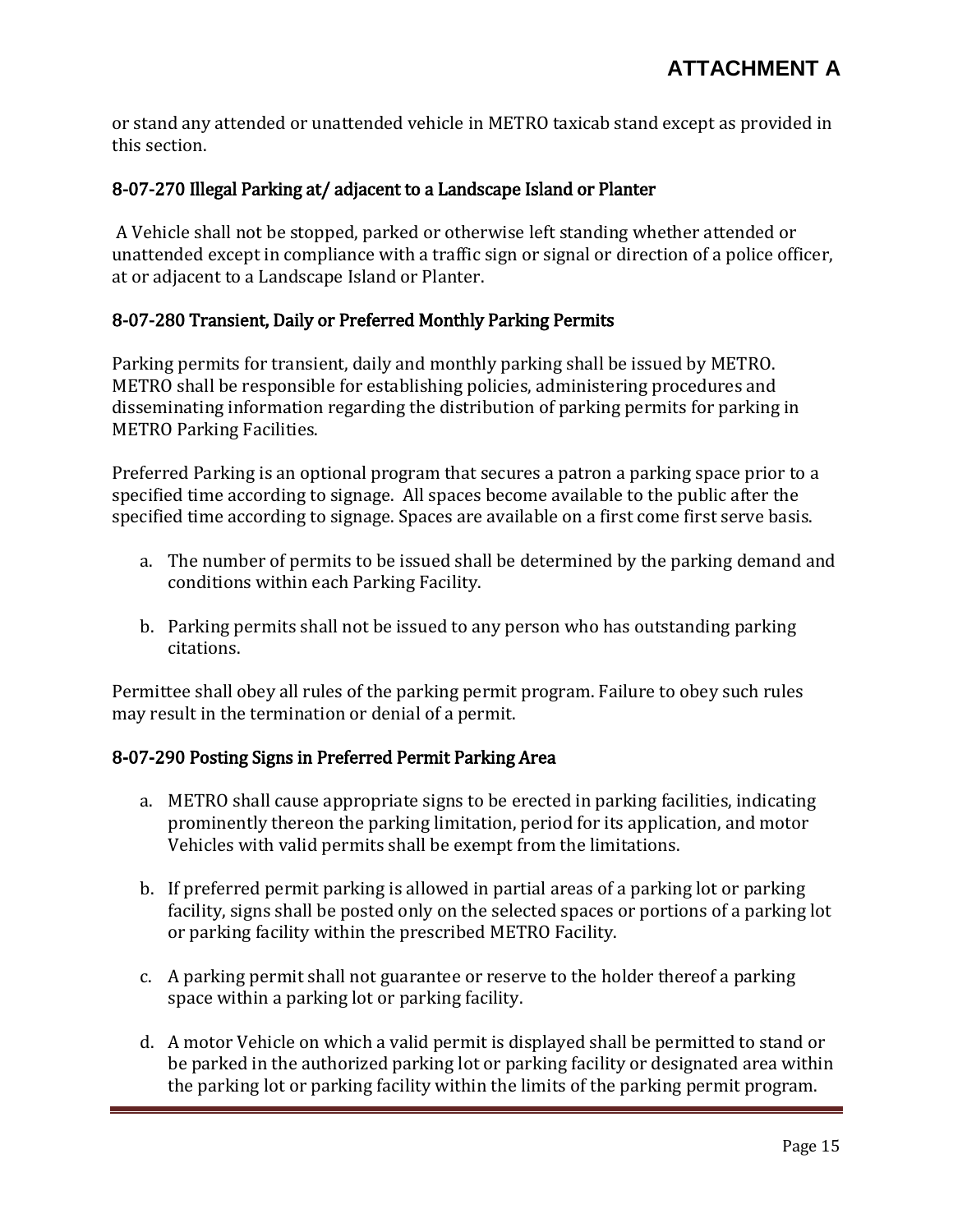Except as provided below, all Vehicles parking within a permit designated area or parking lot or parking facility shall be subject to the parking restrictions and penalties as provided in this Chapter.

#### 8-07-300 Exemption of Certain Vehicles to Permit Restrictions

No person shall, without a permit therefor, park or leave standing any vehicle or trailer in a designated parking permit area or parking lot and parking facility in excess of the parking restrictions authorized pursuant to this Chapter, except for the following:

- a. Repair, maintenance, refuel, utility, fuel or delivery vehicle providing services to METRO within the METRO facility with METRO's prior written consent.
- b. Emergency Vehicles

#### 8-07-310 Permit Penalty Provisions

- a. Unless exempted by the provisions of this Chapter, no person shall stand or park a motor Vehicle in any designated permit parking area or parking lot or parking facility established pursuant to this Chapter. A violation of this section shall result in the revocation of the parking permit and rights in any METRO parking facilities, which is also punishable by an administrative fine established by the Parking Rates and Permit Fee Resolution adopted by the METRO Board. METRO also reserves the rights to refer the case to local law enforcement.
- b. No person shall copy, produce or create facsimile or counterfeit a parking permit, nor shall any person use or display a counterfeited parking permit.
- c. Permit holders shall report to METRO a lost, stolen or missing permit within five days of loss, at which time that permit shall be canceled and a new permit issued for the full face value of the parking permit. No pro-ration or refund requests will be accepted.
- d. No person shall misuse a permit or display a stolen permit.
- e. No person who has been issued a parking permit for a specific designated area, lot or facility shall use the permit in another area, lot or facility.
- f. No person shall alter, deface, or intentionally conceal an expiration date on the face of a parking permit which is displayed in a Vehicle parked on a METRO Facility.
- g. Violation of this sub-Chapter may be subject to parking privileges and permit to be immediately revoked.

#### 8-07-320 Expired Meter or Pay Station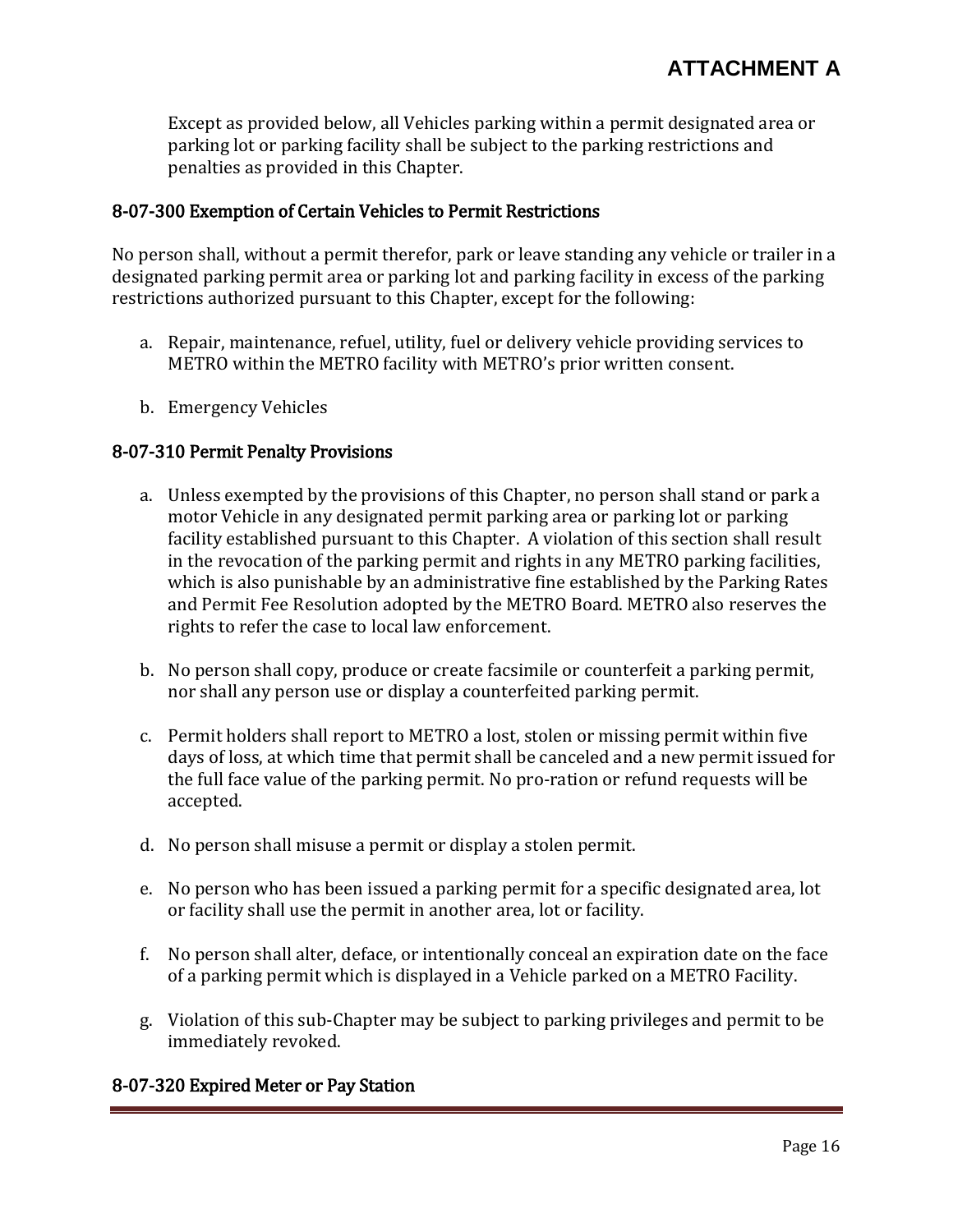- a. *Deposit of Fees Required.* A person shall be required to deposit the proper fee for occupying a parking metered /pay station space at a charge set in METRO's fee resolution during the posted hours and days of operation.
- b. Parking Lot Requirements when Meters or Pay Station Installed. A person shall not park any Vehicle on any parking lot, parking facility or public right of way maintained or operated by METRO on which a parking meter or multi-space pay machine is installed at any time without paying the posted and adopted parking fees.

#### 8-07-330 Parking Facilities Cleaning, Maintenance and Capital Projects

No vehicular parking shall be permitted at specific locations in any parking facilities during posted hours to allow for routine cleaning, maintenance and capital project implementation.

#### 8-07-340 Electric Vehicle Parking Spaces

METRO has established *Electric Vehicle (EV) Charging Station Spaces* in Parking Facilities for use by electric Vehicles. No person shall park or leave standing vehicles in EV spaces except as follows:

- a. EV spaces must be signed or marked for EV charging purposes only.
- b. Electric Vehicles must be actively charging when parking in EV Charging Station Spaces.
- c. Non-Electric Vehicles shall not park in EV Charging Station Spaces at any time.
- d. Electric Vehicles may only use designated EV Charging Station Spaces for charging vehicles. No other source of vehicle charging will be allowed at METRO facilities. When not charging, Electric Vehicles may park in any designated parking space at METRO facilities.

#### 8-07-350 Parking on Sidewalk/ Parkway

No vehicular parking shall be permitted on any portion of a sidewalk, nor shall any portion of a Vehicle be parked in such a manner to overhang or encroach onto any portion of the sidewalk or parkway. Violating Vehicle(s) will be towed at registered owner's expense immediately. Metro is authorized by CVC section 21113 and CVC section 22651 to remove a vehicle found to have been parked in violation.

#### 8-07-360 Areas Adjacent to Schools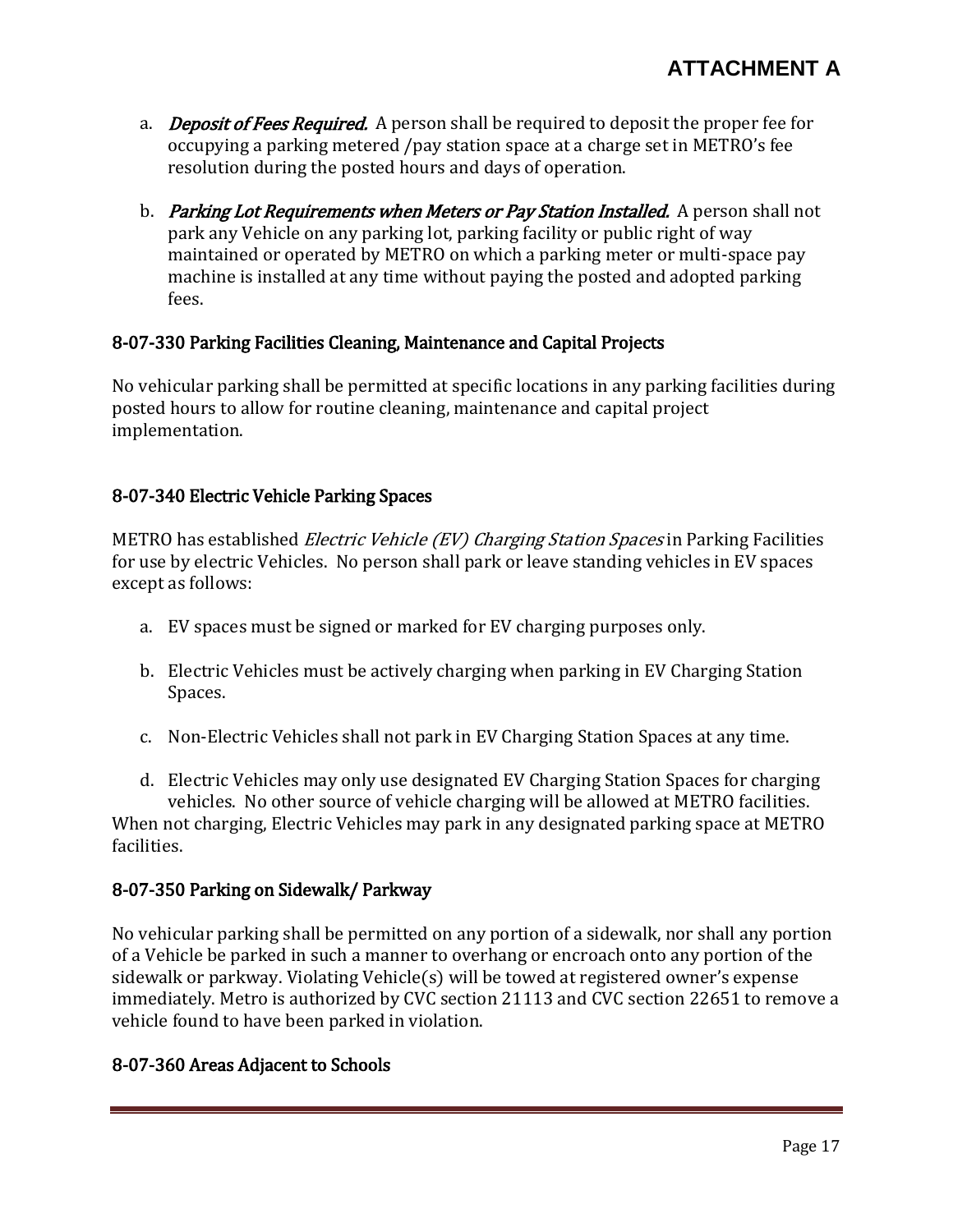Whenever METRO finds that parking on Metro property adjacent to any school property would unduly hamper the free flow of traffic or otherwise constitute a traffic hazard, appropriate signs or markings prohibiting such parking on METRO property shall be posted.

## 8-07-370 Peak Hour Traffic Zones

Whenever METRO finds that traffic congestion is such that the movement or flow of traffic may be improved by the elimination of parking on Metro property during certain peak travel times, signs prohibiting the stopping, standing or parking of vehicles shall be posted. No Vehicle shall park or be left standing a Vehicle where a sign indicating a peak hour traffic zone has been posted. Vehicles in violation shall be cited and/or towed whenever the parking of Vehicles constitutes a traffic hazard or impedes the free flow of traffic, or both.

#### 8-07-380 Parking Prohibition for Vehicles Over Six Feet High, Near Intersections

Whenever METRO finds that the parking of Vehicles, with a height of six feet or more, within one hundred feet of an intersection, creates a visibility limitation resulting in a potential traffic hazard, METRO shall erect signs or markings stating that the parking of Vehicles with a height of six feet or more is prohibited within one hundred feet of an intersection.

#### 8-07-390 Interim Parking Regulations

METRO can temporarily waive existing or establish new parking regulations in order to accommodate or to mitigate the impacts of construction projects in the vicinity of the parking lot and parking facility.

#### 8-07-400 Car Share or Vanpool Authorization Required

No Vehicle shall be stopped, parked or left standing any Vehicle in a place or a parking space designated for the exclusive parking of Car Share or Vanpool vehicles participating in the METRO Car Share or Vanpool Program, unless the vehicle obtained authorization as a METRO Car Share or Vanpool Program participant and registered as direct by METRO.

#### 8-07-410 Speed Limit

METRO speed limit is five (5) miles per hour in all parking areas, access roads and drives unless otherwise posted.

#### 8-07-420 Motor Vehicle Access

Operating a motor Vehicle on sidewalks, mall, lawns, or any surface not specifically designated as a road, street, highway or driveway is prohibited.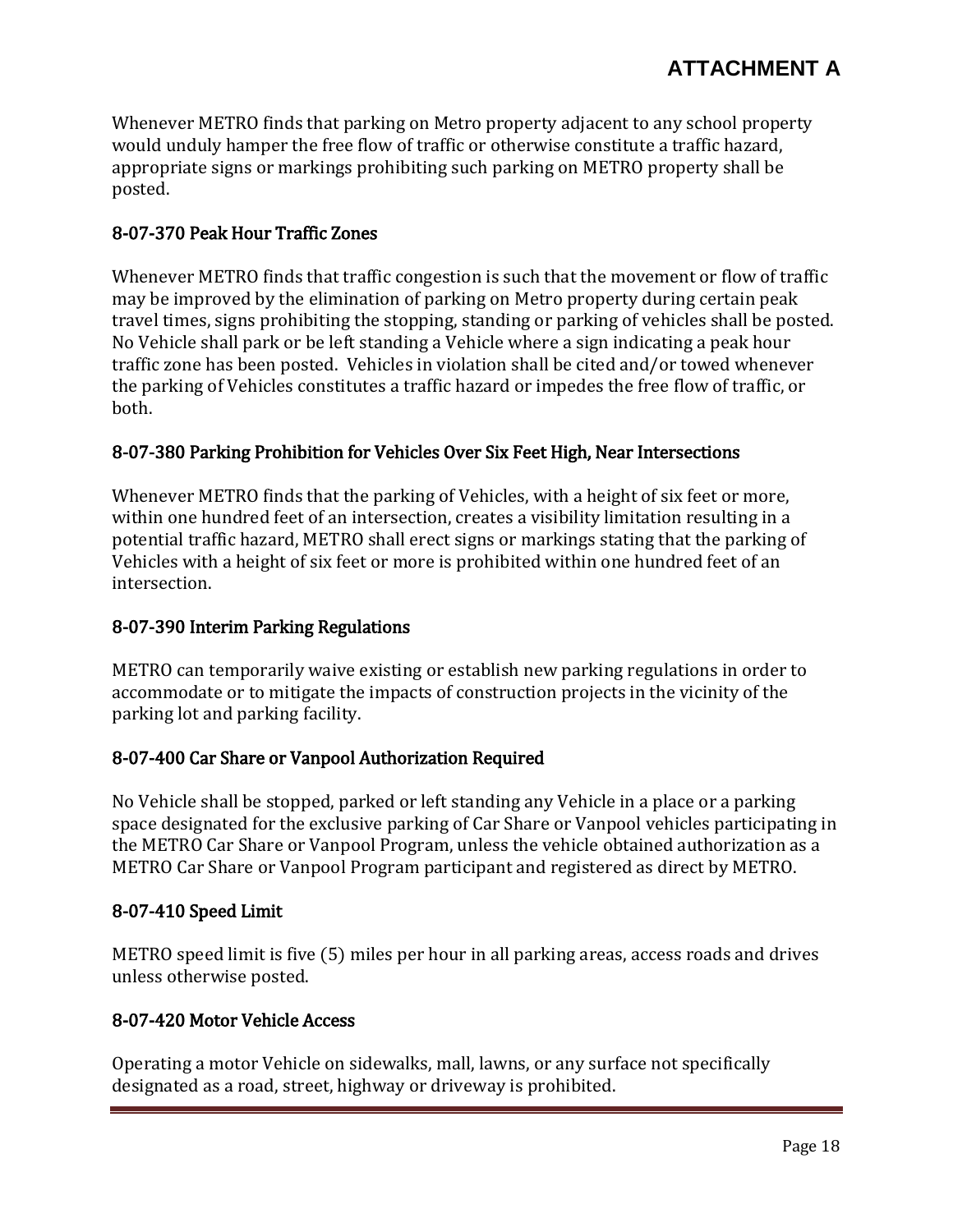#### 8-07-430 Penalty for Non-Compliance

Unless exempted by the provisions of this part, no Vehicle shall be parked in violation of any parking restrictions established pursuant to this section. Except as provided in Chapter 8-07-100 paragraph (b), a violation of this section may result in the revocation of the parking permit and rights at any METRO parking facilities, which is also punishable by METRO's administrative fine schedule for parking violations. METRO may also refer the case to the local law enforcement. Any Vehicle with more than three (3) outstanding parking citations will be towed away at the registered owner's expense. All administrative fines and penalties must be paid and obtain applicable law enforcement agency clearance prior to release of the towed Vehicle in addition to two fees.

#### 8-07-440 Accessible Parking Spaces Designated for Vehicle Operators with Disabilities

Parking in accessible spaces designated for vehicle operators with disability is restricted to those individuals who have secured an authorized disabled license plate or disabled placard pursuant to CVC section 5007, 22511.55 or 22511.59 that is currently in effect. No Vehicle shall be stopped, parked or left standing in a parking stall or space in a METRO facility that has been designated as parking for vehicle operators with a disability in the manner required by CVC section 22507.8. In order for a vehicle to be parked in a designated accessible parking space, disabled parking placards must not be expired and must be properly displayed. Parking is prohibited in any area adjacent to a parking stall or space designated for disabled persons or disabled veterans that is marked by crosshatched lines or space identified as for the loading and unloading of Vehicles parked in such stall or space.

Vehicle operators with a disability are not exempt from the payment of fees for parking a vehicle on METRO facility. METRO reserves the right to adopt or amend the disabled parking pricing policy at all METRO facility. However, Vehicle operators with a disability shall not be charged more than the established parking fees listed for all parking spaces. Valid out of state disabled placards will be accepted at parking facilities.

The number and dimension of accessible parking spaces and van-accessible parking spaces are determined by ADA guidelines and specifications.

# Chapter 8-09

## Vehicles Other Than Automobiles

#### 8-09-010 Authority to Create Vehicle Regulations

The METRO Board of Directors is authorized pursuant to section 21113 of the CVC to set forth conditions and regulations pertaining to the operation and parking of Vehicles, bicycles and pedestrian conveyance devices upon METRO property.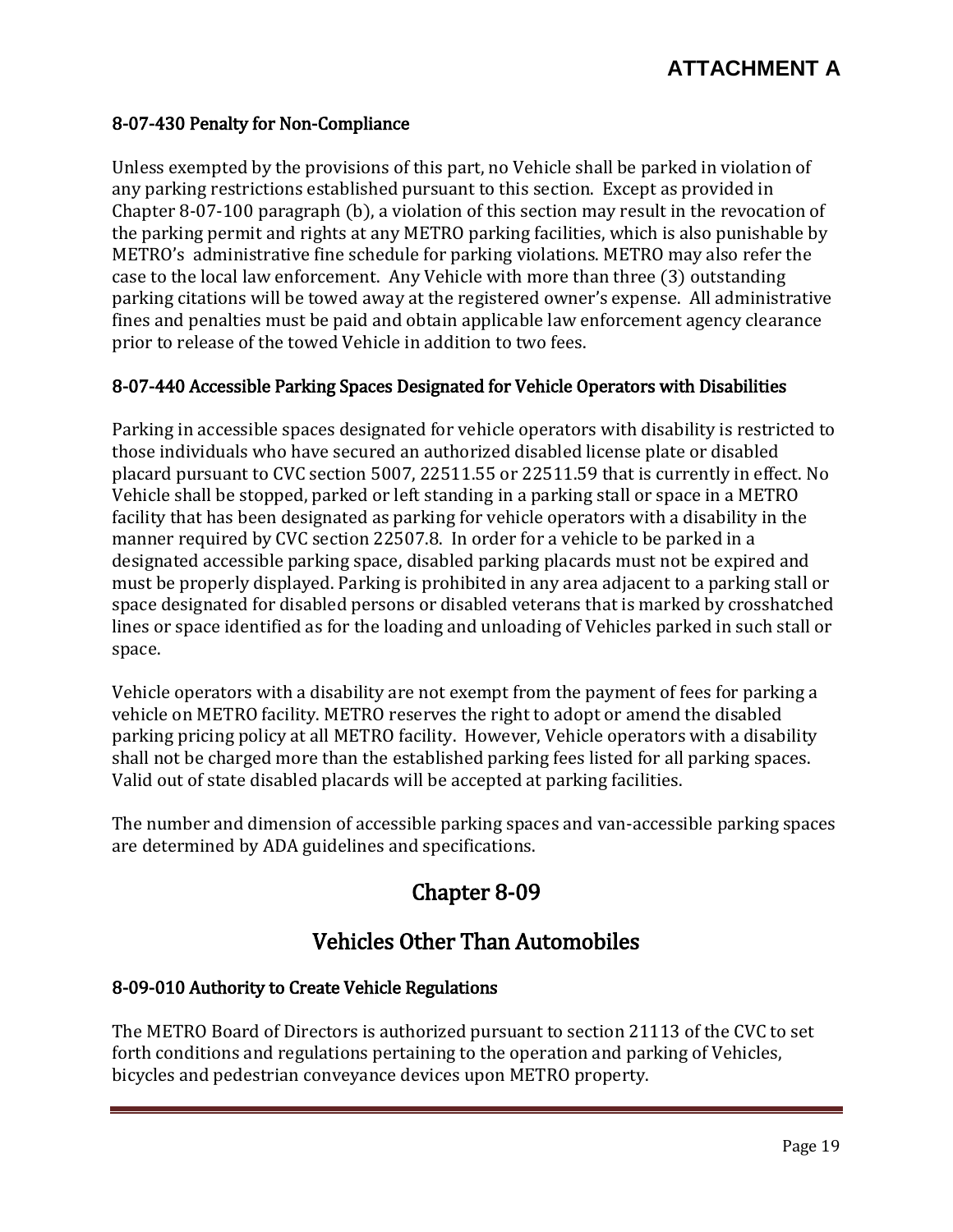All rules and regulations of the CVC shall apply to Vehicles, bicycles and pedestrian conveyance devices operated on METRO Facilities. All Vehicles and bicycles must meet the equipment requirements of the CVC, including brakes, lights and reflectors.

#### 8-09-020 Enforcement

This Chapter may be enforced by verbal or written warnings, administrative citations, fines vehicle towing and suspension or expulsion from Metro Facilities. Violations by METRO employees may also result in corrective or disciplinary action. Any appeal arising from the enforcement of this Chapter should be reported to METRO Transit Court, or as otherwise directed.

#### 8-09-030 Parking Bicycles at METRO Facilities

- 1. Parking Bicycles
	- a. Bicycles may be left, parked or stored on METRO Facilities only in areas designed for bicycle parking. These areas are: bike racks, bike lockers, or enclosed rooms with controlled access, or where signage designates the space as a bicycle parking area. However, METRO shall not be liable for any loss, theft, fire or damage of a bicycle or any personal property attached thereto for any bicycle left, parked or stored on METRO Facilities, regardless of whether the bicycle was in an area designated for bicycle parking.
	- b. Bicycles parked in designated parking areas may not extend into the landscape. Bicycles may not be parked anywhere that interferes with the maintenance of landscaped or lawn areas or blocks any road or passageway.
- 2. Removal of Bicycles
	- a. METRO may cause bicycles to be removed under any of the following circumstances:
		- Is secured to any item other than a bicycle rack designed for parking bicycles.
		- Prevents use of available Vehicle parking spaces.
		- Poses a hazard or impedes pedestrian access.
		- Has been reported stolen and verified by the Agency.
		- Appears to be abandoned. A bicycle is considered abandoned if it remains in the same position for more than 72 hours and shows signs of intentional neglect. Signs included, but not limited to, deflated tires, missing wheels, and other parts.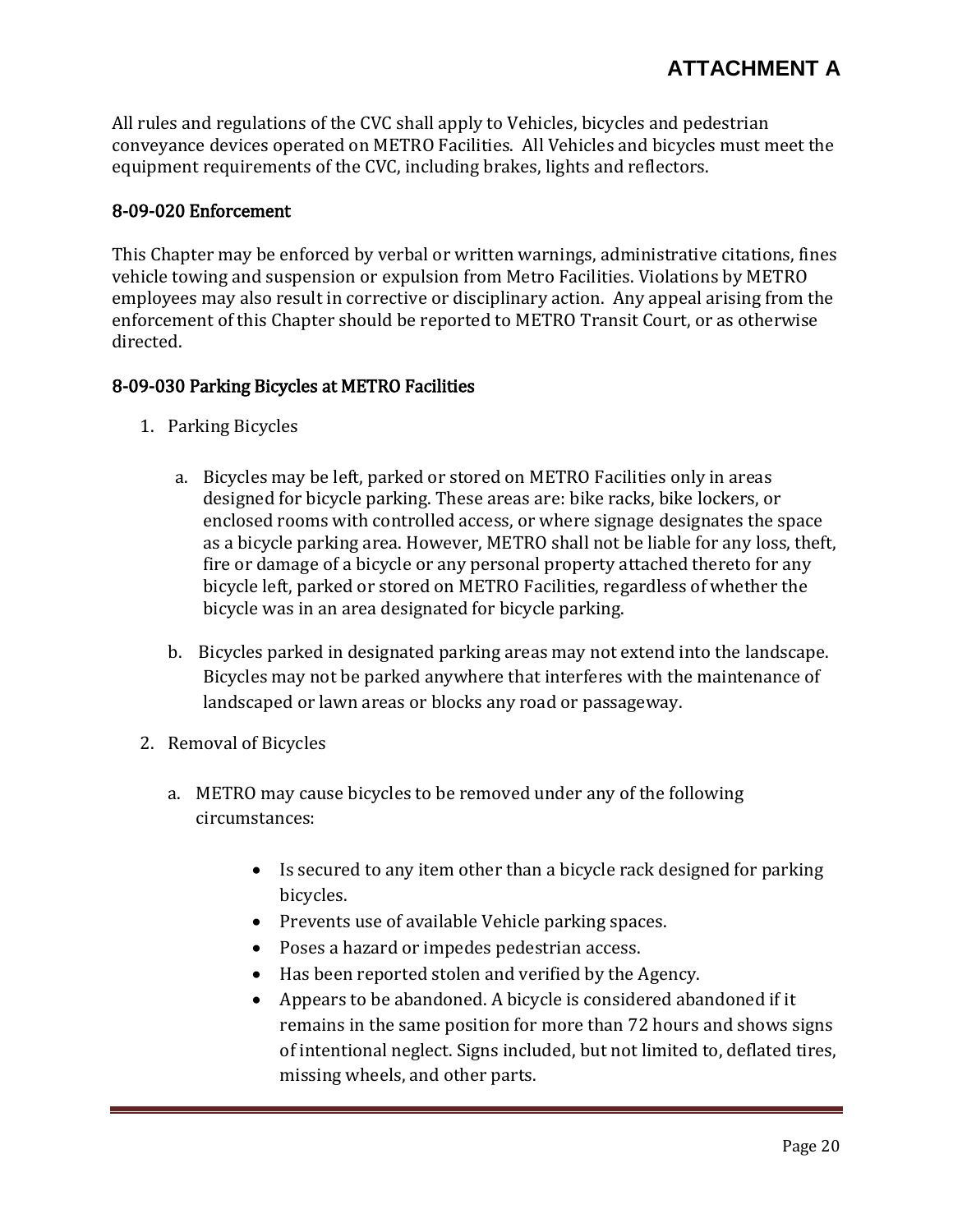- b. If a locking device must be detached to remove a bicycle, METRO may remove the securing mechanism, using whatever reasonable means are necessary. METRO is not responsible for any damage to the locking device or for its replacement.
- c. METRO or METRO authorized enforcement agencies' personnel may attach on to an abandoned bicycle a notice identifying the condition of the bicycle and the removal date.
- d. Removed bicycles may be recovered with proof of ownership after required fees are paid within 30 days; before they are released.
- e. Removed bicycles are held for a minimum of 30 days, after which time the bicycle owner is presumed to have relinquished legal title; these bicycles are disposed of in accordance with METRO policy.

#### 8-09-040 Parking of Motorized Bicycles, Motorcycles and Mopeds

- 1. Motorized bicycles, motorcycles and mopeds must obtain permission, display a valid parking permit when parking on METRO Facilities to the same extent as a vehicle would be required.
- 2. Motorized bicycles, motorcycles and mopeds shall be parked only in designated area of parking facilities.
- 3. Motorized bicycles, motorcycles and mopeds shall not be operated on bicycle pathways or sidewalk.

Motorized bicycles, motorcycles and mopeds may be cited or towed for the same reasons as automobiles in violation of any regulations stated in this ordinance.

# Chapter 8-12

## Parking Citations

This Chapter shall be known as the "Parking Citation Processing Ordinance" of METRO.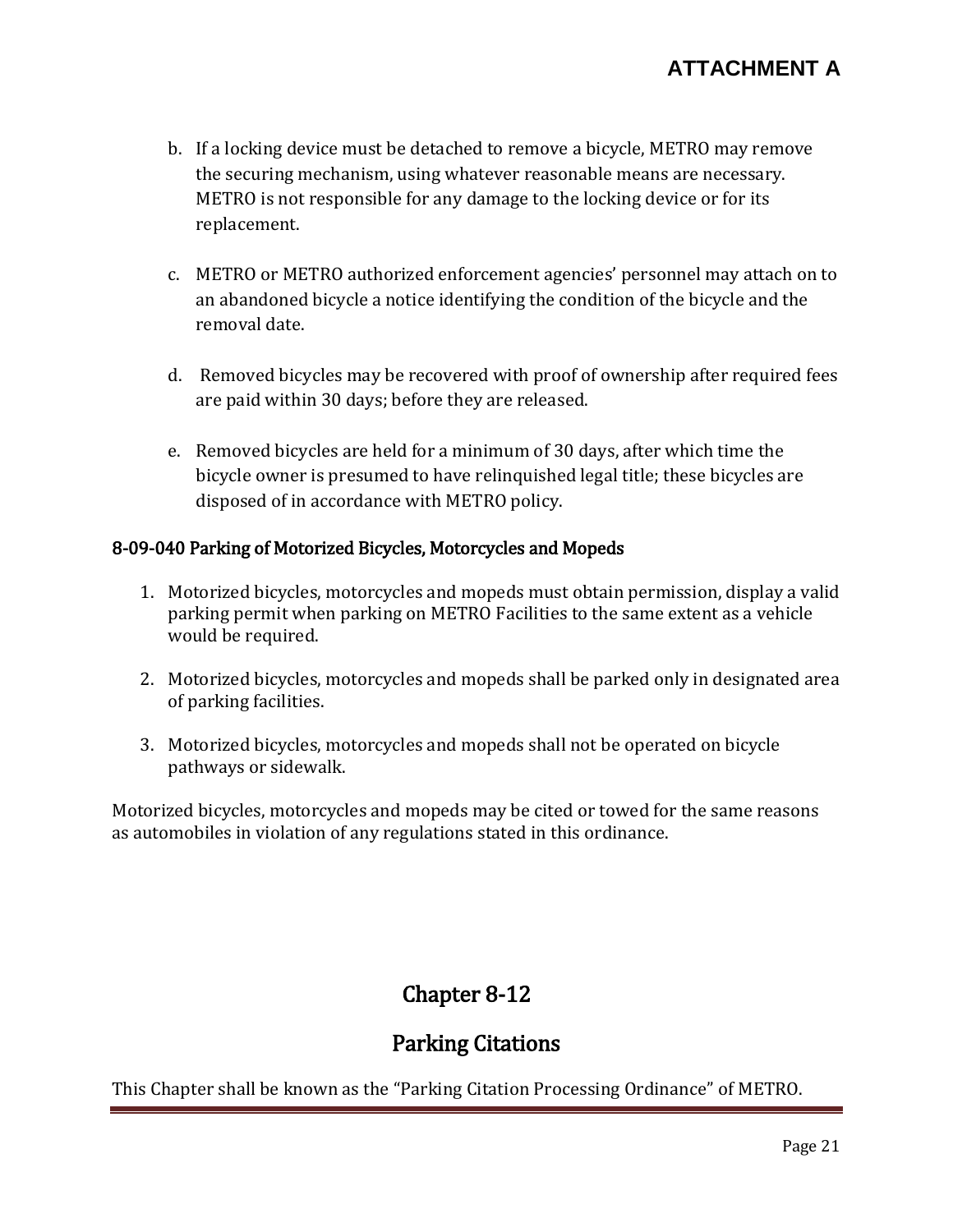#### 8-12-010 Authority to Contract with Outside Agencies

METRO may issue and/or process parking citations and notices of delinquent parking violations, or it may enter into a contract with a private parking citation Agency, or with another city, county, or other public issuing or Agency.

Any contract entered into pursuant to this section shall provide for monthly distribution of amounts collected between the parties, except amounts payable to the County pursuant to Chapter 12 (commencing with section 76000) of Title 8 of the California Government Code, or the successor statutes thereto, and amounts payable to the METRO pursuant to CVC section 4763 or the successor statute thereto.

METRO's Board of Directors or Chief Executive Officer shall designate the officers, employees or law enforcement contractors who shall be authorized to issue notices of violation and citation and any requisite training for such persons.

#### 8-12-020 Appeal Review Process

The Agency may review appeals or other objections to a parking citation pursuant to the procedures set forth in METRO's Administrative Code.

- a. A Person who violates any provision of the Title 8 may, within twenty-one (21) days of the issuance of such notice of violation, request an initial review of the notice of violation by METRO. The request for review may be made in writing, by telephone or in person. There shall be no charge for this review. If following the initial review METRO is satisfied that the violation did not occur, or that extenuating circumstances exist, and that the dismissal of the notice of violation is appropriate in the interest of justice, METRO may cancel the notice of violation. METRO shall notify, the person requesting the review of the results of the initial review. If the notice of violation is not dismissed, reasons shall be provided for the denial. Notice of the results of the review shall be deemed to have been received by the person who requested the initial review within five (5) working days following the mailing of the decision by METRO.
- b. If the Person subject to the notice of violation is not satisfied with the result of the initial review, the Person may no later than twenty-one (21) days following the mailing of the initial review decision request an administrative hearing of the violation. The request may be made by telephone, in person, or by mail. The person requesting the administrative hearing shall deposit with METRO the amount due under the notice of violation for which the administrative review hearing is requested. A person may request administrative review without payment of the amount due upon providing METRO with satisfactory evidence of an inability to pay the amount due. An administrative hearing shall be held within ninety (90) days of the receipt of request for an administrative hearing.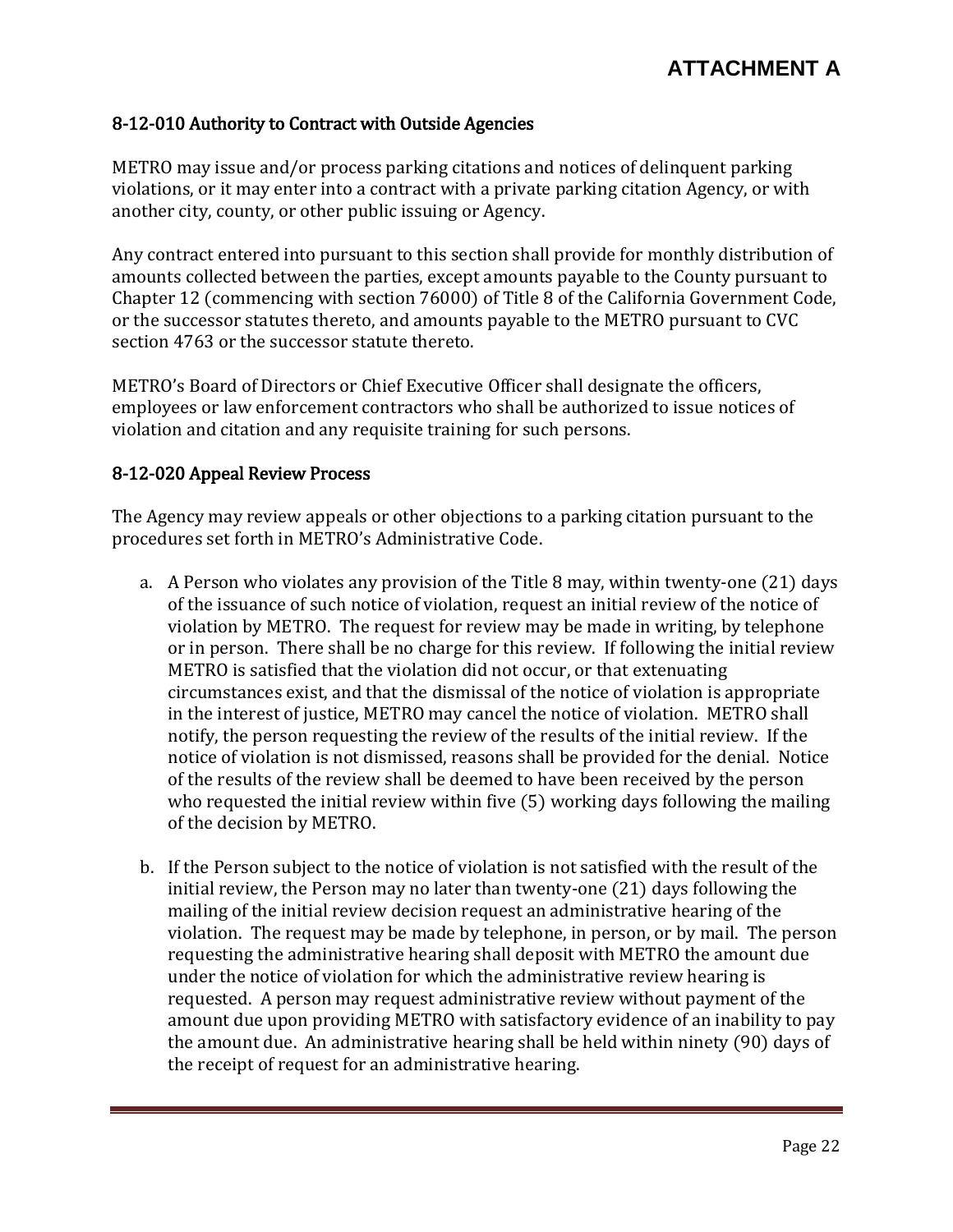If the Person prevails at the administrative hearing, the full amount of the parking penalty deposited shall be refunded.

- c. The administrative hearing shall consist of the following:
	- 1. The person requesting the hearing shall have the choice of a hearing in person or by mail. An in person hearing shall be held within the jurisdiction of METRO, and shall be conducted according to such written procedures as may from time to time be approved by the Chief Executive Officer of METRO or the Chief Hearing Officer. The hearing shall provide an independent, objective, fair and impartial review of the contested violations. METRO will provide an interpreter for the hearing if necessary.
	- 2. The hearing shall be conducted before a hearing officer designated to conduct the review by METRO's Chief Executive Officer or Chief Hearing Officer. In addition, to any other requirements of employment the hearing officer shall demonstrate those qualifications, training, and objectivity as are necessary and consistent with the duties and responsibilities of the position as determined by METRO's Chief Executive Officer or Chief Hearing Officer.
	- 3. The person who issued the notice of violation shall not be required to participate in an administrative hearing. The issuing Agency shall not be required to produce any evidence other than the parking citation or copy thereof, photographs taken by citation issuing equipment at the time of the citation (date and time stamped), and information received from the department identifying the registered owner of the vehicle. This documentation in proper form shall be the prima facie evidence of the violation.

The hearing officer's decision following the administrative hearing may be delivered personally by the hearing officer or may be sent by first class mail.

4. The hearing officer's decision at administrative review is final except as otherwise provided by law.

If the contestant is not the registered owner of the vehicle, all notices to the contestant required under this section shall also be given to the registered owner by first-class mail.

#### 8-12-030 Procedures of Parking Citations Issuance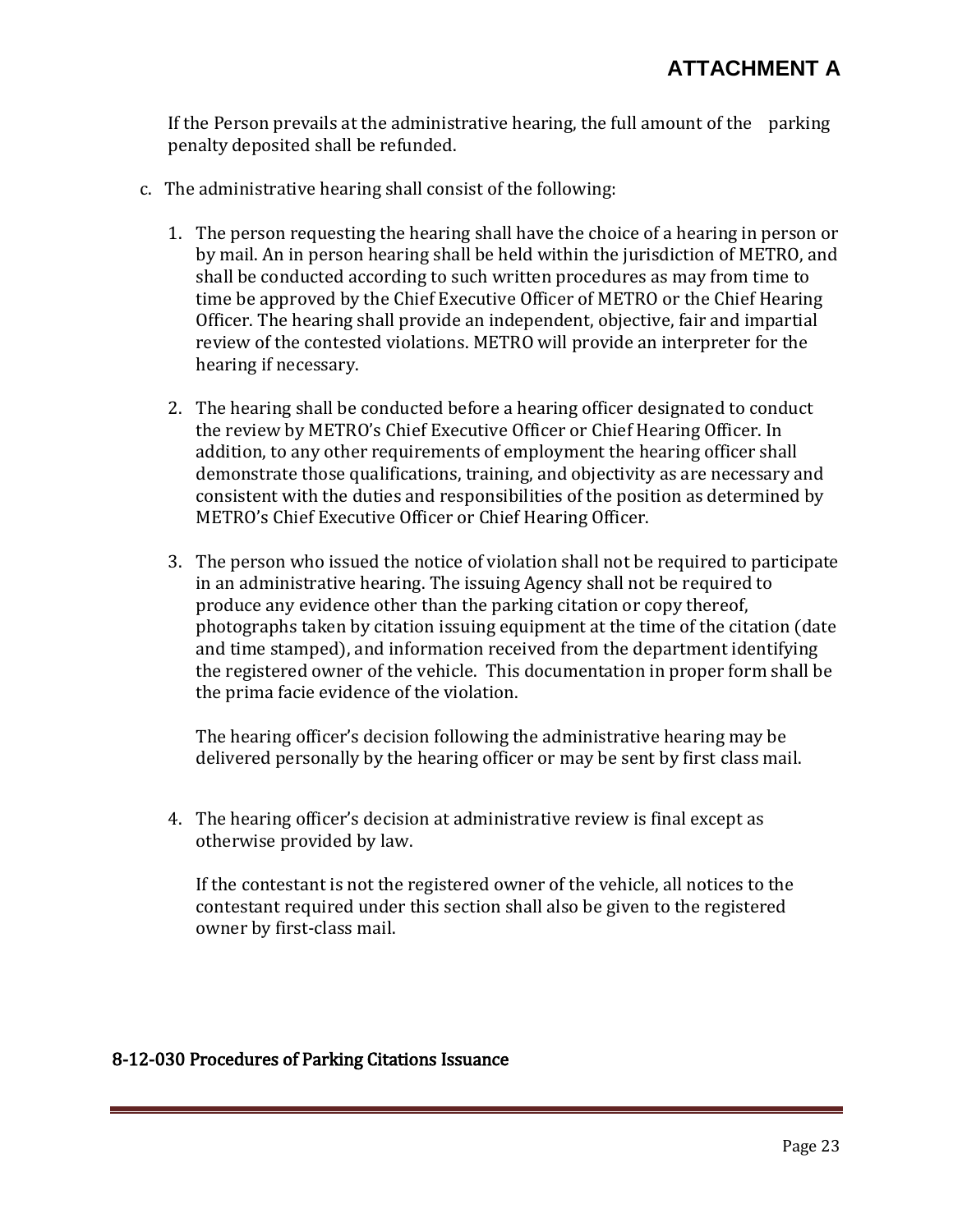Parking citations shall be issued in accordance with the following procedures:

a. If a Vehicle is unattended at the time that the parking citation is issued for a parking violation, the issuing officer shall securely attach to the Vehicle the parking citation setting forth the violation, including reference to the section of the CVC, the METRO Administrative Code or other parking regulation in the adopted ordinance violated; the date; the approximate time of the violation; the location of the violation; a statement printed on the notice indicating that payment is required to be made not later than twenty-one (21) calendar days from the date of issuance of the parking citation; and the date by which the operation is to deposit the parking penalty or contest the parking citation pursuant to section 8-12-050. The citation shall state the amount of the parking penalty and the address of the agent authorized to receive deposit of the parking penalty.

The parking citation shall also set forth the Vehicle license number and registration expiration date, if such date is readable; the last four digits of the vehicle identification number, if the number is readable through the windshield; the color of the vehicle; and, if possible, the make of the vehicle.

The parking citation or copy thereof shall be considered a record kept in the ordinary course of business of the issuing agency and the agency, and shall be prima facie evidence of the facts contained therein.

- a. The parking citation shall be served by attaching it to the Vehicle either under the windshield wiper or in another conspicuous place upon the Vehicle so as to be easily observed by the person in charge of the Vehicle upon the return of that person.
- b. Once the parking citation is prepared and attached to the Vehicle pursuant to paragraph (a), above, the issuing officer shall file notice of the parking violation with the Agency.
- c. If during issuance of the parking citation, without regard to whether the Vehicle was initially attended or unattended, the vehicle is driven away prior to attaching the parking citation to the Vehicle, the issuing officer shall file the notice with the Agency. The Agency shall mail, within fifteen (15) calendar days of issuance of the parking citation, a copy of the parking citation to the registered owner of the Vehicle.
- d. If within twenty-one (21) calendar days after the parking citation is issued, the issuing agency or the issuing officer determines that, in the interests of justice, the parking citation should be canceled, the issuing agency shall cancel the citation, or, if the issuing agency has contracted with the a agency, shall notify the agency to cancel the parking citation. The reason for the cancellation shall be set forth in writing.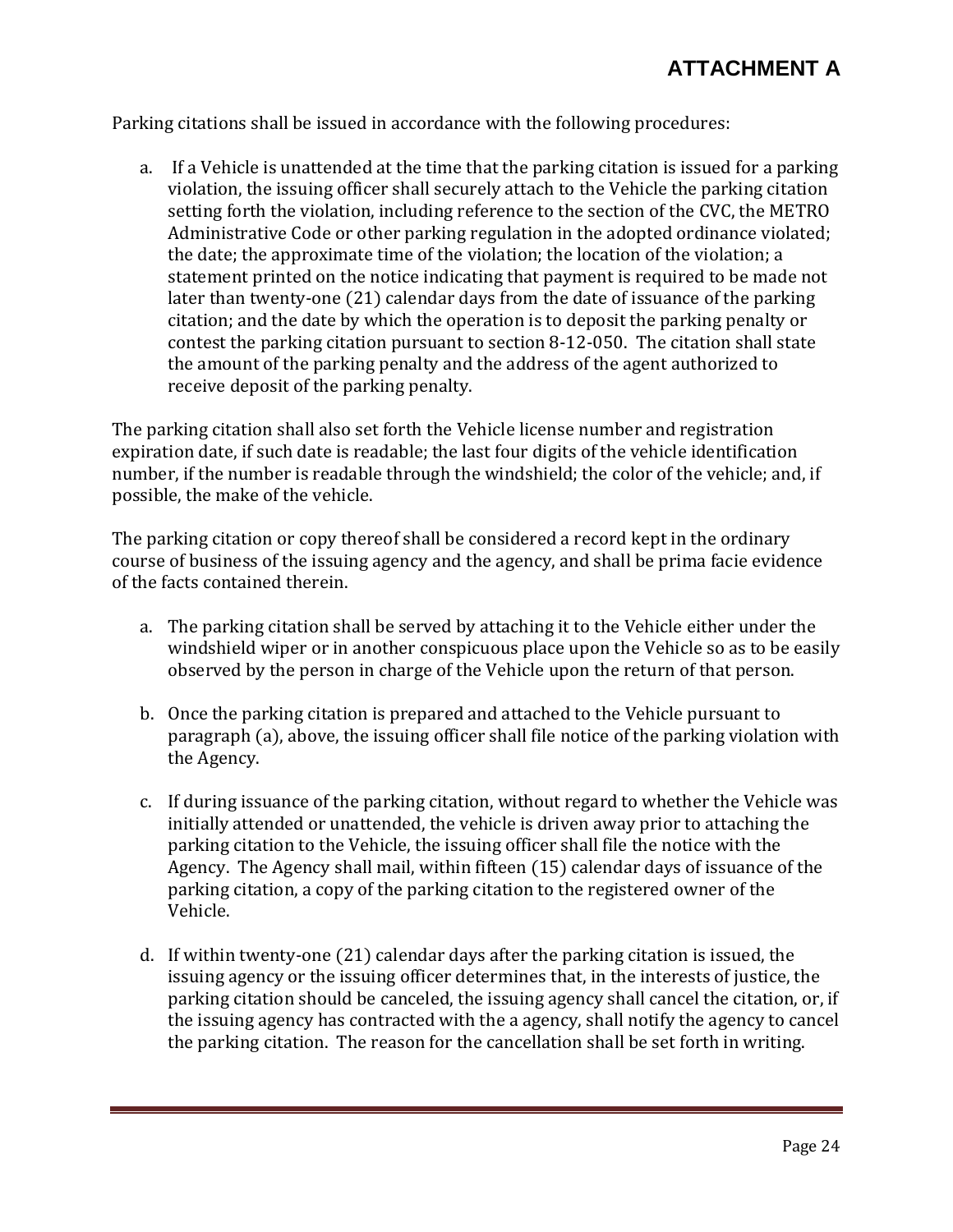e. If after the copy of the notice of parking violation is attached to the Vehicle, the issuing officer determines that there is incorrect data on the notice, including but not limited to the date or time, the issuing office may indicate in writing, on a form attached to the original notice, the necessary correction to allow for the timely entry of the notice on the agency's data system. A copy of the correction shall be mailed to the registered owner of the Vehicle.

Under no circumstances shall a personal relationship with any public official, officer, issuing officer, or law enforcement Agency be grounds for cancellation of a citation. Initial Review and Hearing shall only be candidates by a Person who has no close personal or financial relationship with the Person cited.

f. If an agency makes a finding that there are grounds for cancellation as set forth in the METRO Administrative Code, or pursuant to any other basis provided by law, then the finding or findings shall be filed with the agency, and the parking citation shall be canceled pursuant to subsection  $(c)(3)$  of section 8-12-120.

#### 8-12-040 Parking Administrative Penalties

- a. Administrative penalties shall initially be established by resolution of the METRO Board and amended throughout to the extent delegated to the Chief Executive Officer or Chief Hearing Officer.
- b. Administrative penalties received by Metro shall accrue to the benefit of METRO.

## 8-12-050 Parking Penalties Received by Date Fixed – No Contest / Request to Contest

If the parking penalty is received by the Agency and there is not contest by the date fixed on the parking citation, all proceedings as to the parking citation shall terminate.

If the operator contests the parking citation, the Agency shall proceed in accordance with section 8-12-020.

#### 8-12-060 Parking Penalties Not Received by Date Fixed

If payment of the parking penalty is not received by METRO by the date fixed on the parking citation, the agency shall deliver to the registered owner a notice of delinquent parking violation pursuant to section 8-12-110.

Delivery of a notice of delinquent parking violation may be made by personal service or by first class mail addressed to the registered owner of the Vehicle as shown on the records of the department.

#### 8-12-070 Notice of Delinquent Parking Violation – Contents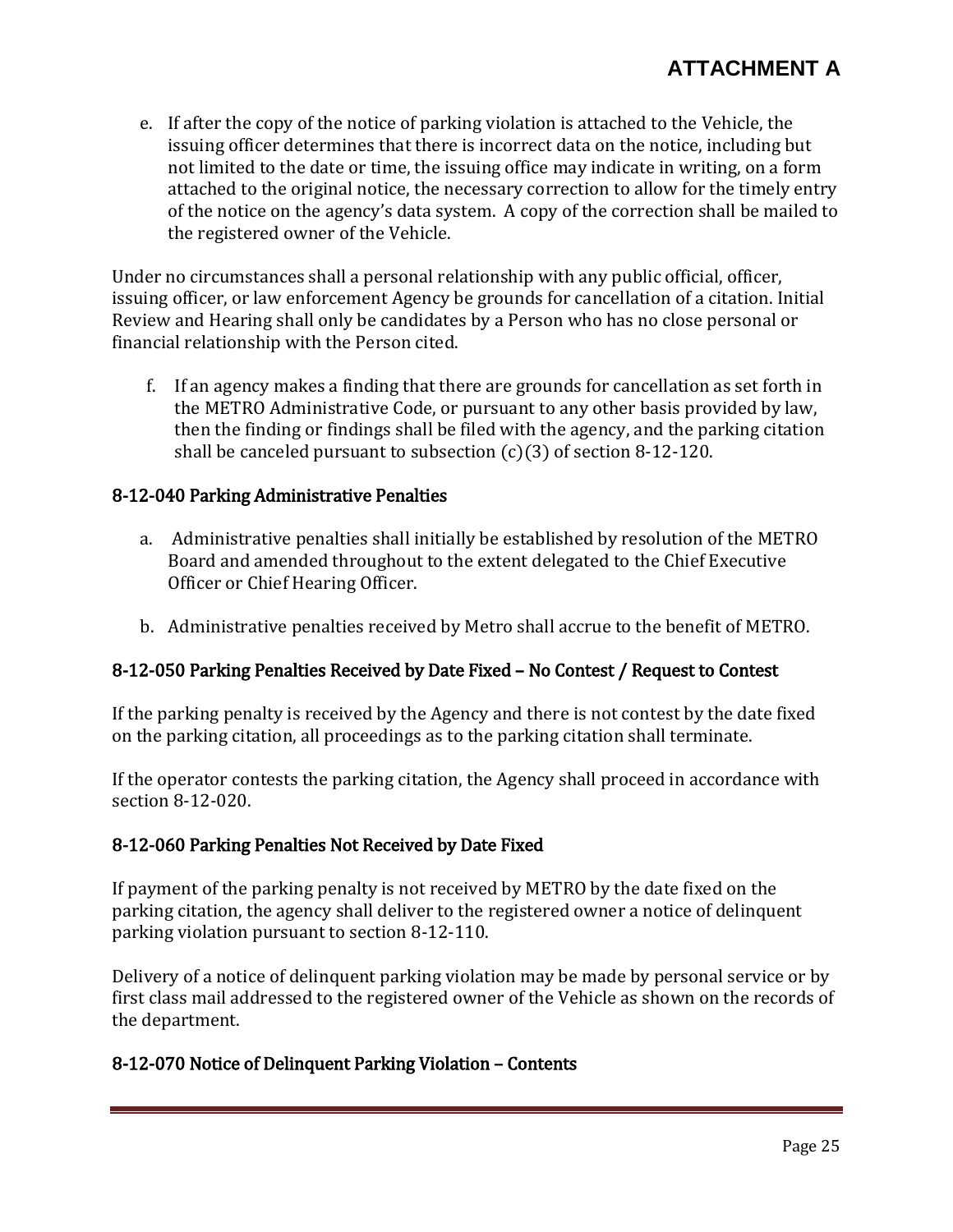The notice of delinquent parking violation shall contain the information required to be included in a parking citation pursuant to section 8-12-030. The notice of delinquent parking violation shall also contain a notice to the registered owner that, unless the registered owner: (a) pays the parking penalty or contests the citation within twenty-one calendar days from the date of issuance of the parking citation, or (b) within fourteen calendar days after the mailing of the notice of delinquent parking violation or completes and files an affidavit of non-liability that complies with section 8-12-90 or section 8-12- 100, the Vehicle registration shall not be renewed until the parking penalties have been paid. In addition, the notice of delinquent parking violation shall contain, or be accompanied by, an affidavit of non-liability and information of what constitutes nonliability, information as to the effect of executing an affidavit, and instructions for returning the affidavit to the issuing agency.

If the parking penalty is paid within twenty-one (21) calendar days from the issuance of the parking citation or within fourteen (14) calendar days after the mailing of the notice of delinquent parking violation, no late penalty or similar fee shall be charged to the registered owner.

#### 8-12-080 Copy of Citation upon Request of Registered Owner

a. Within fifteen (15) calendar days of request, made by mail or in person, the agency shall mail or otherwise provide to the registered owner, or the registered owner's agent, who has received a notice of delinquent parking violation, a copy of the original parking citation.

The issuing agency may charge a fee sufficient to cover the actual cost of copying and/or locating the original parking citation, not to exceed two dollars (\$2.00) per page. Until the issuing or agency complies with a request to provide a copy of the parking citation, the agency may not proceed to immobilize the vehicle merely because the registered owner has received five or more outstanding parking violations over a period of five or more calendar days.

b. If the description of the vehicle on the parking citation does not substantially match the corresponding information on the registration card for that vehicle, the agency shall, on written request of the operator, cancel the notice of the parking violation.

## 8-12-090 Affidavit of Non-liability – Leased or Rented Vehicle

A registered owner shall be released from liability for a parking citation if the registered owner files with the agency an affidavit of non-liability in a form satisfactory to METRO and such form is returned within thirty (30) calendar days after the mailing of the notice of delinquent parking violation together with proof of a written lease or lessee and provides the operator's driver's license number, name and address.

## 8-12-100 Affidavit of Non-liability – Sale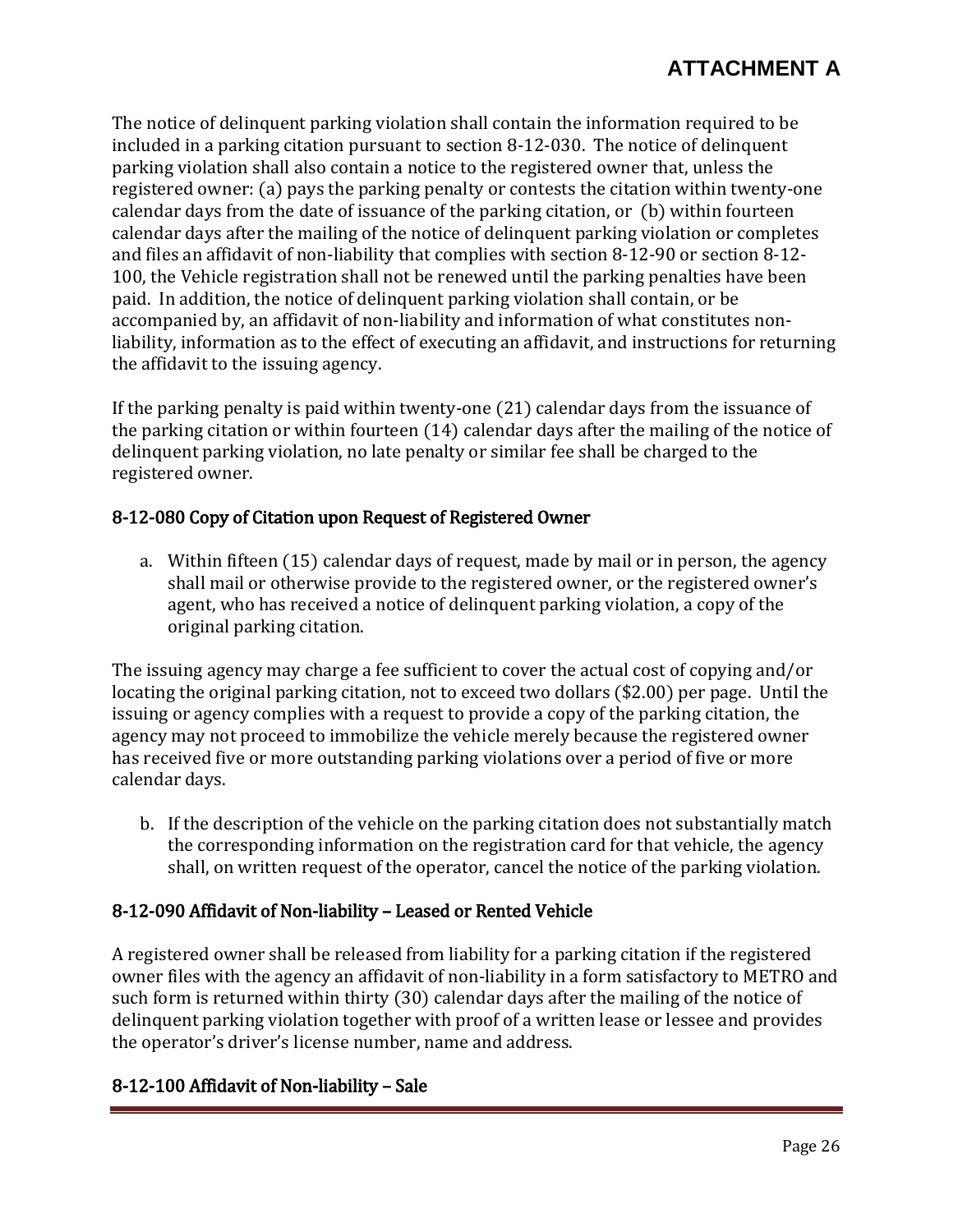# **ATTACHMENT A**

A registered owner of a Vehicle shall be released from liability for a parking citation issued to that Vehicle if the registered owner served with a notice of delinquent parking violation files with the agency, within thirty (30) calendar days of receipt of the notice of delinquent parking violation, an affidavit of non-liability together with proof that the registered owner served with a notice of delinquent parking violation has made a bona fide sale or transfer of the Vehicle and has delivered possession thereof to the purchaser prior to the date of the alleged violation. The agency shall obtain verification from the department that the former owner has complied with the requirements necessary to release the former owner from liability pursuant to CVC section 5602 or the successor statute thereto.

If the registered owner has complied with CVC section 5602 or the successor statute thereto, the agency shall cancel the notice of delinquent parking violation with respect to the registered owner.

If the registered owner has not complied with the requirement necessary to release the owner from liability pursuant to CVC section 5602, or the successor statute thereto, the agency shall inform the registered owner that the citation must be paid in full or contested pursuant to section 8-12-050. If the registered owner does not comply, the agency shall proceed pursuant to section 8-12-060.

## 8-12-110 Collection of Unpaid Parking Penalties

Except as otherwise provided below, the agency shall proceed under subsection (a) or subsection (b), but not both, in order to collect an unpaid parking penalty:

- a. File an itemization of unpaid parking penalties and other related fees with the California Department of Motor Vehicle collection unit pursuant to CVC section 4760 or the successor statute thereto.
- b. If more than four hundred dollars (\$400.00) in unpaid parking penalties and other related fees have been accrued by any one registered owner or the registered owner's renter, lessee or sales transferee, proof thereof may be filed with the court which has the same effect as a civil judgment. Execution may be levied and such other measures may be taken for the collection of the judgment as are authorized for the collection of unpaid civil judgments entered against a defendant in an action against a debtor.

The agency shall send notice by first-class mail to the registered owner or renter, lessee, or sales transferee indicating that a civil judgment has been filed and the date that the judgment shall become effective. The notice shall also indicate the time that execution may be levied against that person's assets, that liens may be placed against that person's property, that the person's wages may be garnished, and that other steps may be taken to satisfy the judgment. The notice shall also state that the agency will terminate the commencement of a civil judgment proceeding if all parking penalties and other related fees are paid prior to the date set for hearing. If judgment is entered, then the Agency may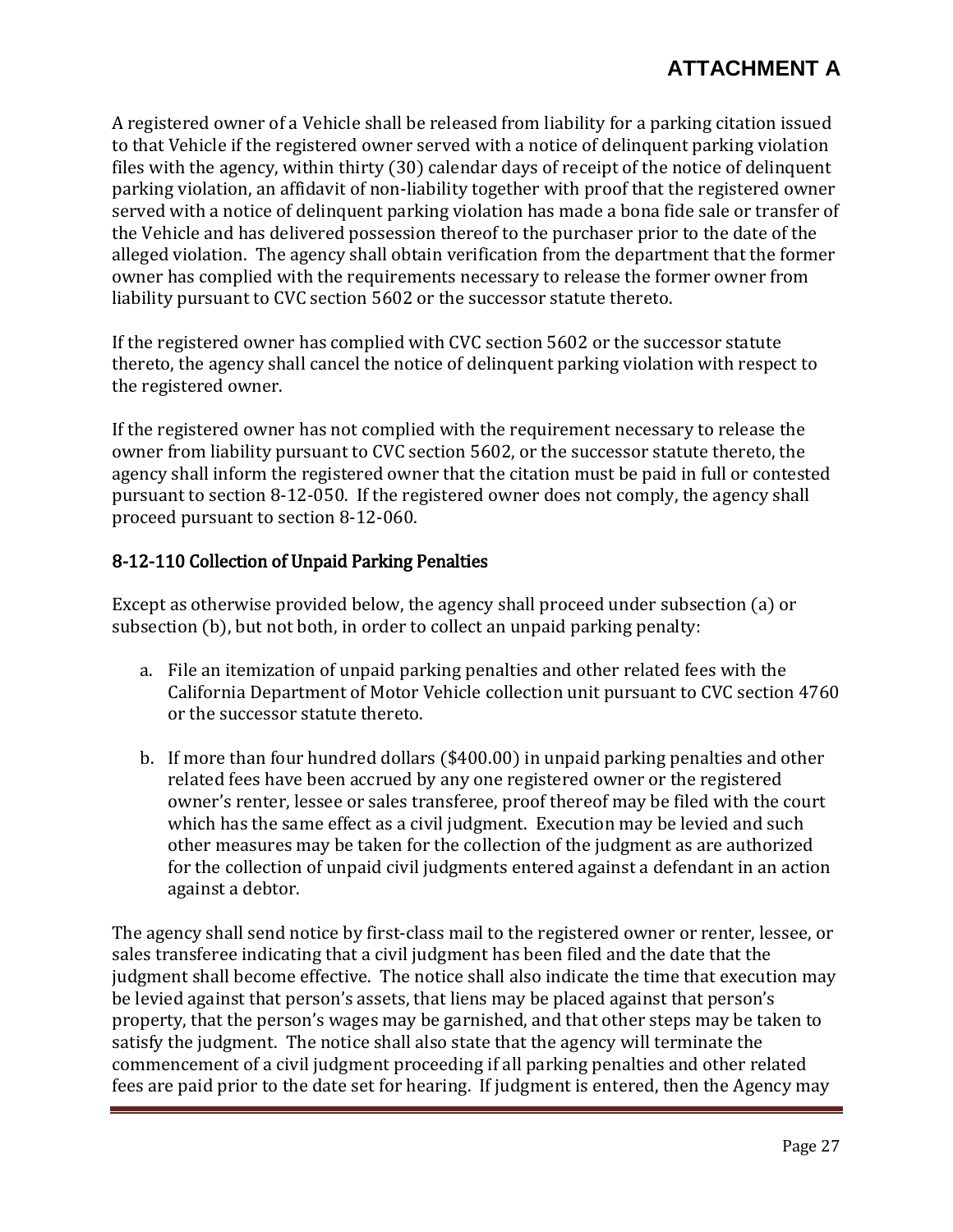file a writ of execution or an abstract with the court clerk's office identifying the means by which the civil judgment is to be satisfied.

If a judgment is rendered for the agency, that agency may contract with a collection agency.

The agency shall pay the established first paper civil filing fee at the time an entry of civil judgment is requested.

- c. If the registration of the Vehicle has not been renewed for sixty (60) calendar days beyond the renewal date, and the citation has not been collected by the department pursuant to CVC section 4760, or the successor statute thereto, then the agency may file proof of unpaid penalties and fees with the court which has the same effect as a civil judgment as provided above in section 8-12-110 (a).
- d. The agency shall not file a civil judgment with the court relating to a parking citation filed with the Agency unless the agency has determined that the registration of the Vehicle has not been renewed for sixty (60) calendar days beyond the renewal date and the citation has not been collected by the Agency pursuant to CVC section 4760 or the successor statute thereto.

## 8-12-120 Obligation of Agency Once Parking Penalty Paid

If the operator or registered owner served with notice of delinquent parking violation, or any other person who presents the parking citation or notice of delinquent parking violation, deposits the penalty with the person authorized to receive it, the agency shall do both of the following:

- 1. Upon request, provide the operator, registered owner, or the registered owner's agent with a copy of the citation information presented in the notice of delinquent parking violation. The agency shall, in turn, obtain and record in its records the name, address and driver's license number of the person actually given the copy of the citation information.
- 2. Determine whether the notice of delinquent parking violation has been filed with the department or a civil judgment has been entered pursuant to section 8- 12-110 (b).
- a. If the agency receives full payment of all parking penalties and other related fees and the agency neither files a notice of delinquent parking violation nor entered a civil judgment, then all proceedings for that citation shall cease.
- b. If a notice of delinquent parking violation has been filed with the department and has been returned by the department pursuant to the provisions of the CVC and payment of the parking penalty has been made, along with any other related fees, then the proceedings for that citation shall cease.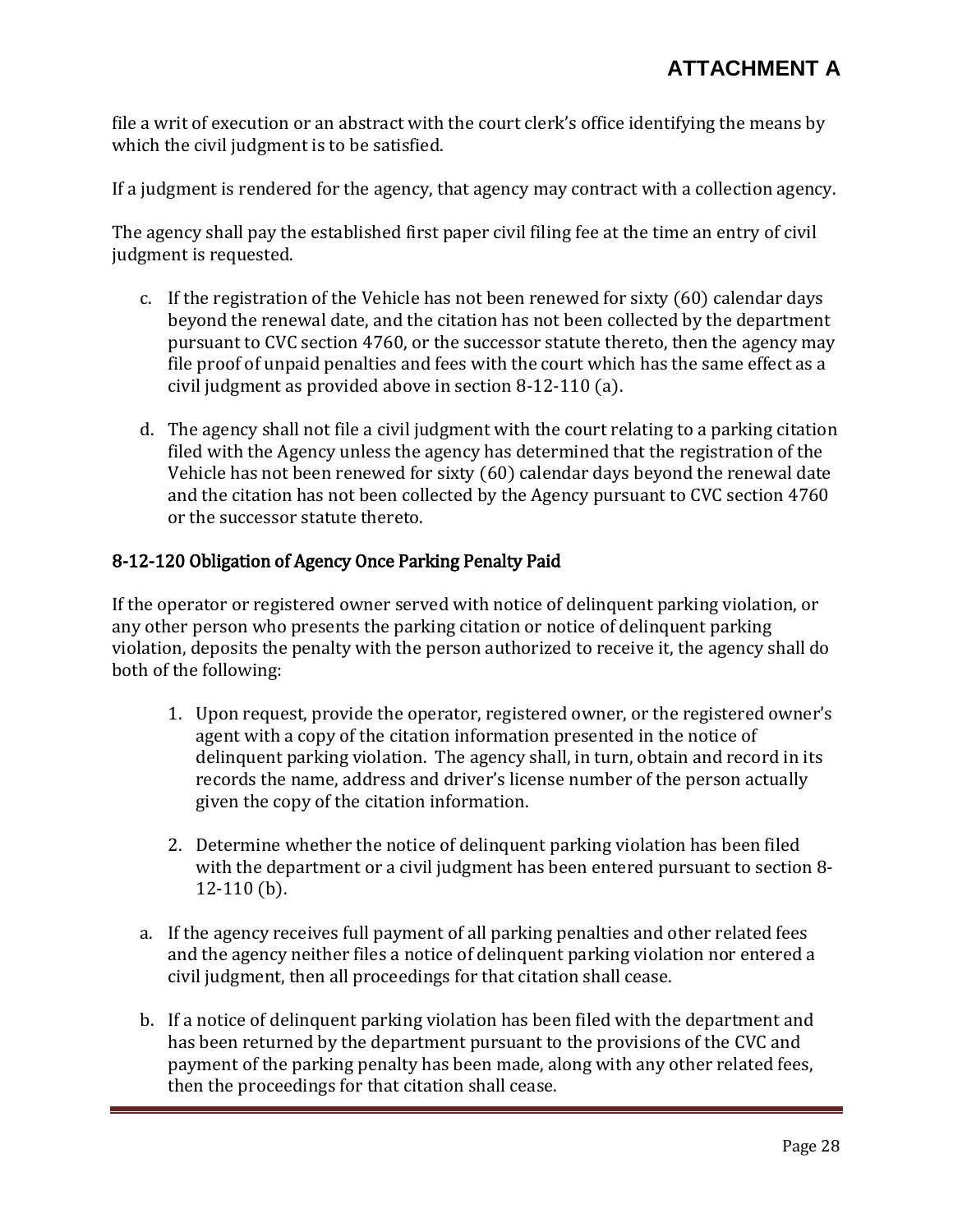## **ATTACHMENT A**

- c. If the notice of delinquent parking violation has been filed with the department and has not been returned by the department, and payment of the parking penalty along with any other fees applied by either the department or the agency or both have been made, the agency shall do all of the following:
	- 1. Deliver a certificate of payment to the operator, or other person making payment;
	- 2. Within five working days transmit payment information to the department in the manner prescribed by the department;
	- 3. Terminate proceedings on the notice of delinquent parking violation;
	- 4. Deposit all parking penalties and other fees as required by law.

#### 8-12-130 Deposit of Parking Penalties with METRO

All parking penalties collected, including process services fees and costs related to civil debt collection, shall be deposited to the account of the agency, and then remitted to METRO, if METRO is not also the agency.

If METRO is not the agency, then METRO shall enter into an agreement with the agency for periodic transfer of parking citation receipts, along with a report setting forth the number of cases processed and the sums received.

#### 8-12-140 Bailment Schedule

METRO shall adopt a penalty schedule for parking violation penalties and administrative penalties and any necessary additional procedures in furtherance of enforcement of this Code. The schedule and any procedures deemed necessary shall be subject to the approval of the Chief Executive Officer. The Schedule shall be deposited and maintained at all times by the METRO Transit Court for use and examination by the public.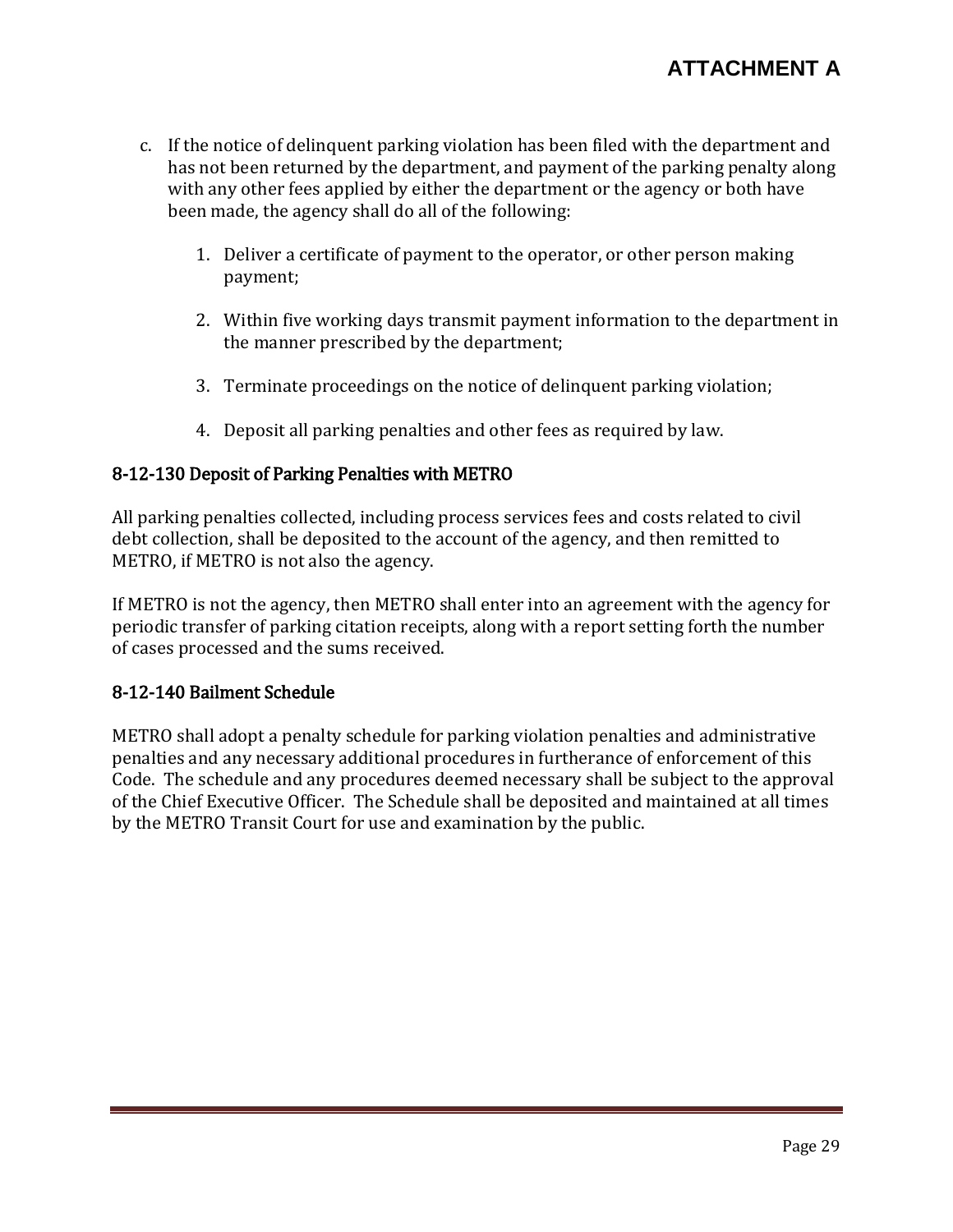# Chapter 8-20

# Removal of Vehicles

#### 8-20-010 Towing and Impounding Vehicles

METRO may remove, tow or impound Vehicles in accordance with CVC section 22650 et seq., including but not limited to Vehicles that:

- a. Have three or more outstanding (unpaid) METRO parking violations.
- b. Have five or more outstanding (unpaid) parking violations from any agency in the State.
- c. Display lost, stolen, altered, counterfeit, or unauthorized permits.
- d. Have expired vehicle registration (more than six months).
- e. Park in tow away zones, such as disabled, reserved and no parking areas.
- f. Park in emergency/fire access lanes.
- g. Park on any surface not specifically marked for parking of motor vehicles, such as, but not limited to: lawns, open spaces, sidewalks, plazas, unmarked curbs, roadways, drive aisles, and bikeways.

## 8-20-020 Poststorage Hearing

- a. Whenever METRO directs removal of a Vehicle pursuant to this Chapter, the Vehicle's registered and legal owners of record, or their agents, will be provided an opportunity for a post storage hearing to determine the validity of the storage.
- b. METRO will mail or personally deliver a notice of the storage to the registered and legal owners within 48 hours, excluding weekends and holidays, and shall include all of the following information:
	- 1. The name, address, and telephone number of the agency providing the notice.
	- 2. The location of the place of storage and description of the vehicle, which shall include, if available, the name or make, the manufacturer, the license plate number, and the mileage.
	- 3. The authority and purpose for the removal of the vehicle.